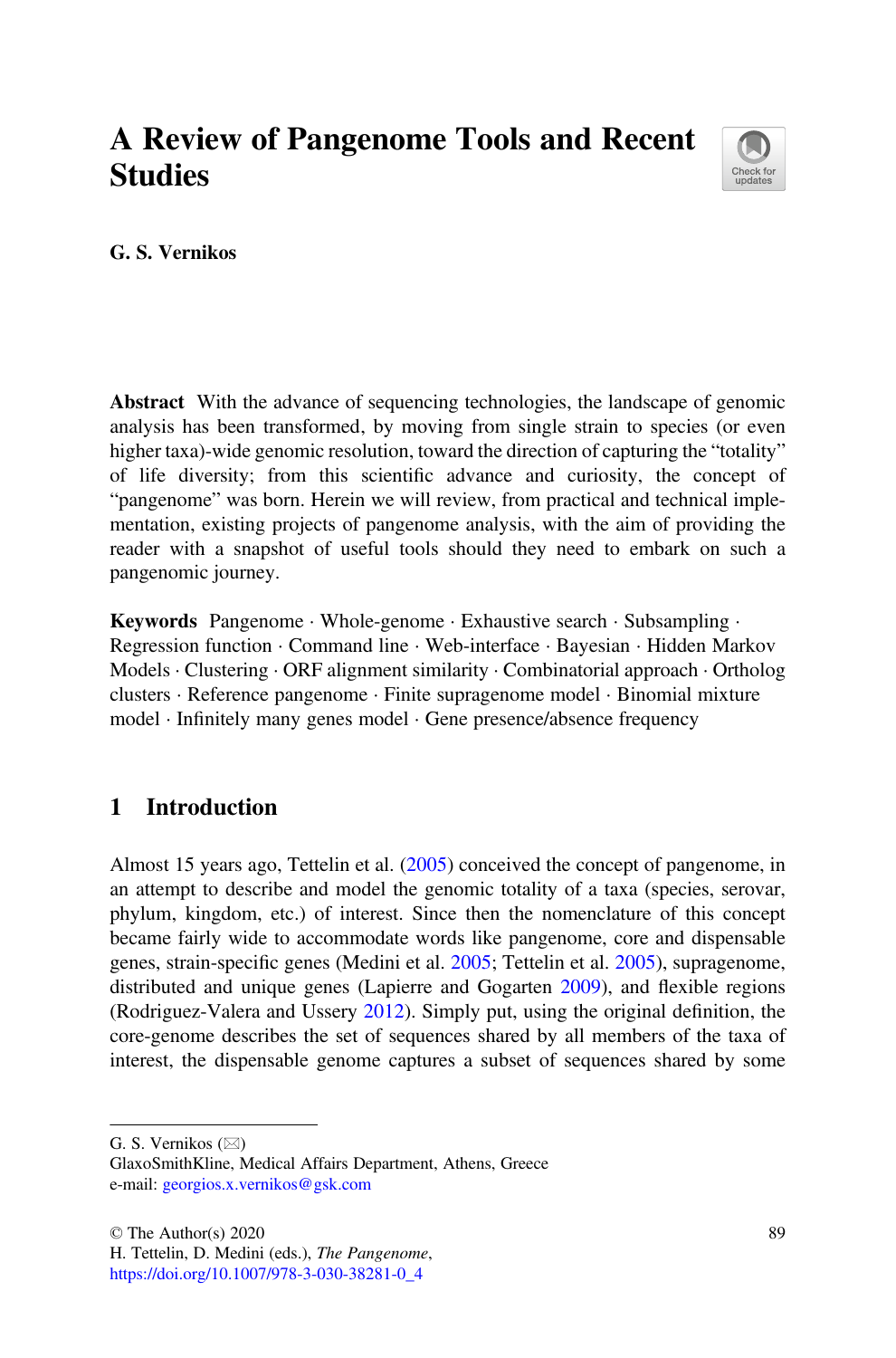members of the group (dictating the diversity of the group: alternative biochemical pathways, niche adaptation, antibiotic resistance, etc.) while the pangenome is simply the union of core and dispensable genomes (describing the totality of taxa at the level of sequence datasets).

The exponential growth of genomic databases started in 1995 with Haemophilus influenzae being the first complete genome project (Fleischmann et al. [1995\)](#page-20-0). Today, as of August 2018, 110,660 complete whole-genome sequencing projects—of which 87% are bacteria—and 15,066 finished whole-genome sequencing projects (Mukherjee et al. [2017\)](#page-21-2) are available in the public domain. These fueled the interest of many researchers to carry out pangenome analysis at every conceivable phylogenetic resolution level (Table [1](#page-2-0)), exploiting various modeling frameworks, assumptions, and underlying homology search engines.

A pivotal work in terms of phylogenetic resolution was carried out by Lapierre and Gogarten [\(2009\)](#page-21-1), showing that on average in the largest bacterium group analyzed so far, the core gene set accounts only for 8% of the pangenome.

The pangenome concept can be implemented either in reverse or in forwardthinking approaches; in the first case, we are interested to capture the genomic diversity of the group of interest, while in the second case we are more interested in exploring and predicting from a pragmatic perspective what is the minimum number of genome sequences required to capture the totality of the group. Obviously, limited or sparse datasets might lead to erroneous conclusions; therefore, it was recommended (Vernikos et al.  $2015$ ) that the minimum number of genomes to analyze be at least five.

The lifestyle of the species of interest is one of the parameters strongly dictating the distribution shape of the pangenome; for example, if by recurring addition of group members, the pangenome continues to grow, we are analyzing an open pangenome (such examples include human pathogens and environmental bacteria) (Hiller et al. [2007](#page-20-1); Tettelin et al. [2008\)](#page-22-2). On the other hand, if the group complexity is exhausted very fast even from the analyses of a handful of group members then we are dealing with a closed pangenome whereby we only need few representatives to describe the totality of the sequence variability.

### 2 Technical Implementation

In pangenome analysis, the sequence unit for the modeling can be anything from ORFs, genes, clusters of orthologous groups COGs (Tatusov et al. [1997](#page-22-3)), coding sequences (CDS), proteins, arbitrary sequence chunks, concatenated gene or protein entities, etc.

Practical aspects of consideration that directly influence the validity of the conclusions drawn, include how quickly is expected a pangenome to grow and reach a plateau (open or close pangenome), the parameters that determine in the search engine the orthologous sequences and thereby directly affect the pool of core and dispensable sequence entities, the mathematical model and the applied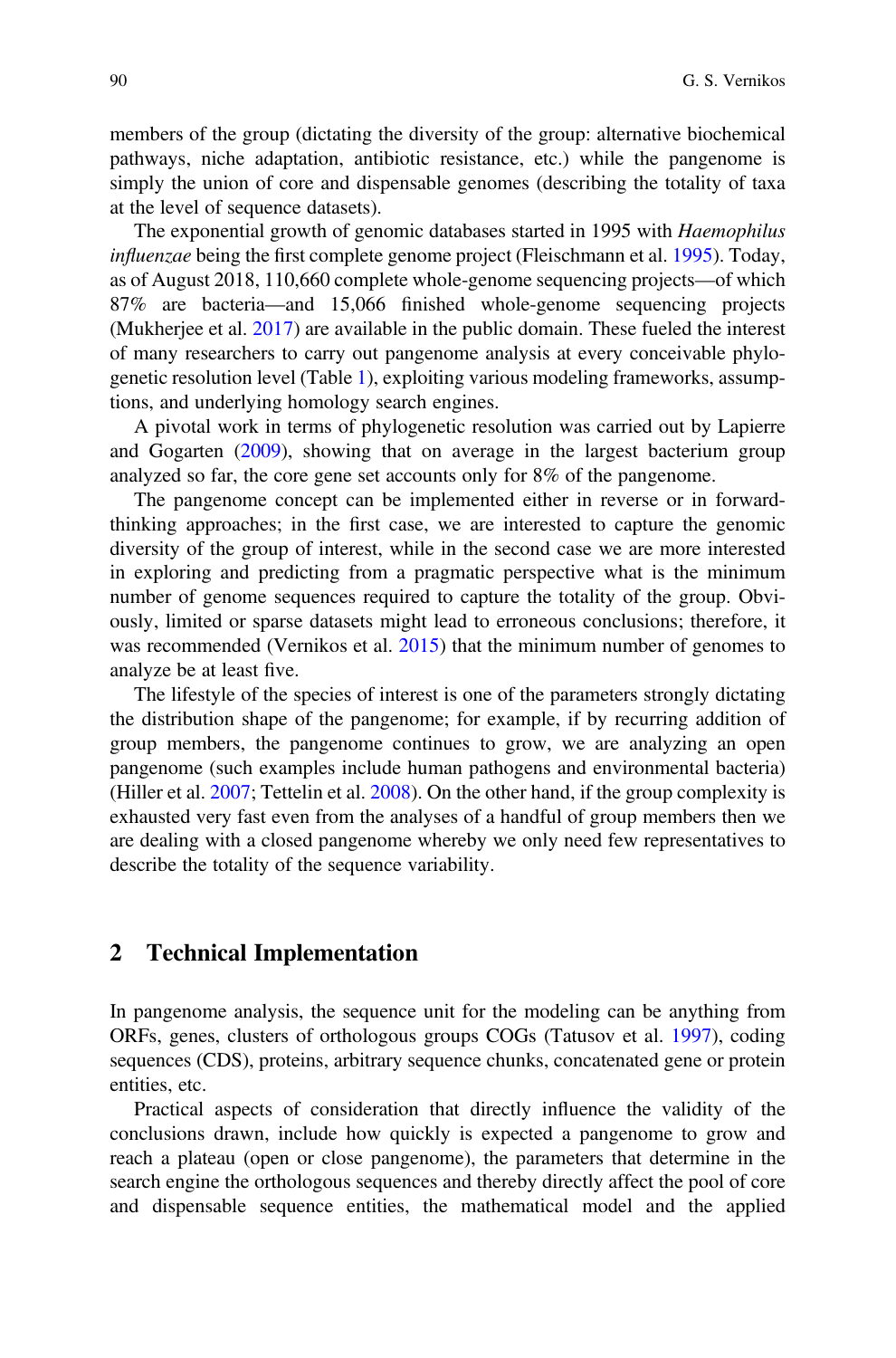<span id="page-2-0"></span>Table 1 Examples of the application of pangenome approaches at different levels of phylogenetic resolution

|         |                                      |                       |                | Core size    |                                                  |  |  |  |  |  |  |
|---------|--------------------------------------|-----------------------|----------------|--------------|--------------------------------------------------|--|--|--|--|--|--|
| Level   | Organism                             | Approach <sup>a</sup> | # Genomes      | $(\#$ genes) | Year (reference)                                 |  |  |  |  |  |  |
| Species | Streptococcus<br>agalactiae          | ORFsim,<br>Comb       | 8              | 1806         | Tettelin et al. $(2005)$<br>Schoen et al. (2008) |  |  |  |  |  |  |
|         | Neisseria<br>meningitidis            | ORFsim,<br>Comb       | 6              | 1337         |                                                  |  |  |  |  |  |  |
|         |                                      | ORFsim.<br>Comb       | 20             | 1630         | Budroni et al. (2011)                            |  |  |  |  |  |  |
|         | <b>Borrelia</b><br>burgdoferi        | ORFsim.<br>Comb       | 21             | 1200         | Mongodin et al.<br>(2013)                        |  |  |  |  |  |  |
|         | Escherichia coli                     | ORFsim,<br>Comb       | 17             | 2344         | Rasko et al. (2008)                              |  |  |  |  |  |  |
|         | <b>Enterococcus</b><br>faecium       | ORFsim.<br>Comb       | $\overline{7}$ | 2172         | van Schaik et al.<br>(2010)                      |  |  |  |  |  |  |
|         | Yersinia pestis                      | ORFsim.<br>Comb       | 14             | 3668         | Eppinger et al. $(2010)$                         |  |  |  |  |  |  |
|         | <b>Streptococcus</b><br>pyogenes     | OG, Comb              | 11             | 1376         | Lefebure and<br>Stanhope $(2007)$                |  |  |  |  |  |  |
|         | Clostridium<br>difficile             | OG, Comb              | 15             | 1033         | Scaria et al. (2010)                             |  |  |  |  |  |  |
|         | Lactobacillus<br>paracasei           | OG                    | 34             | 1800         | Smokvina et al.<br>(2013)                        |  |  |  |  |  |  |
|         | Campylobacter<br>jejuni              | ORFsim,<br>Ref        | 130            | 1042         | Meric et al. (2014)                              |  |  |  |  |  |  |
|         | Campylobacter<br>coli                | ORFsim,<br>Ref        | 62             | 947          | Meric et al. $(2014)$                            |  |  |  |  |  |  |
|         | Haemophilus<br>influenzae            | <b>FSM</b>            | 13             | 1450         | Hogg et al. (2007)                               |  |  |  |  |  |  |
|         | Streptococcus                        | <b>FSM</b>            | 17             | 1400         | Hiller et al. $(2007)$                           |  |  |  |  |  |  |
|         | pneumoniae                           | ORFsim.<br>Comb       | 44             | 1666         | Donati et al. (2010)                             |  |  |  |  |  |  |
|         | Staphylococcus<br>aureus             | <b>FSM</b>            | 16             | 2245         | Boissy et al. (2011)                             |  |  |  |  |  |  |
|         | Moraxella<br>catarrhalis             | <b>FSM</b>            | 12             | 1755         | Davie et al. (2011)                              |  |  |  |  |  |  |
|         | Lactobacillus<br>casei               | <b>FSM</b>            | 17             | 1715         | Broadbent et al.<br>(2012)                       |  |  |  |  |  |  |
|         | Gardnerella<br>vaginalis             | <b>FSM</b>            | 17             | 746          | Ahmed et al. $(2012)$                            |  |  |  |  |  |  |
|         | Clostridium<br>botulinum             | ORFsim,<br>Comb       | 13             | 2657         | Bhardwaj and<br>Somvanshi (2017)                 |  |  |  |  |  |  |
| Group   | <b>Bacillus</b> cereus               | ORFsim,<br>Comb       | $\overline{4}$ | 3000         | Lapidus et al. (2008)                            |  |  |  |  |  |  |
|         | <i>Bacillus</i> subset of<br>species | ORFsim,<br>Comb       | 12             | 2009         | Eppinger et al. $(2011)$                         |  |  |  |  |  |  |

(continued)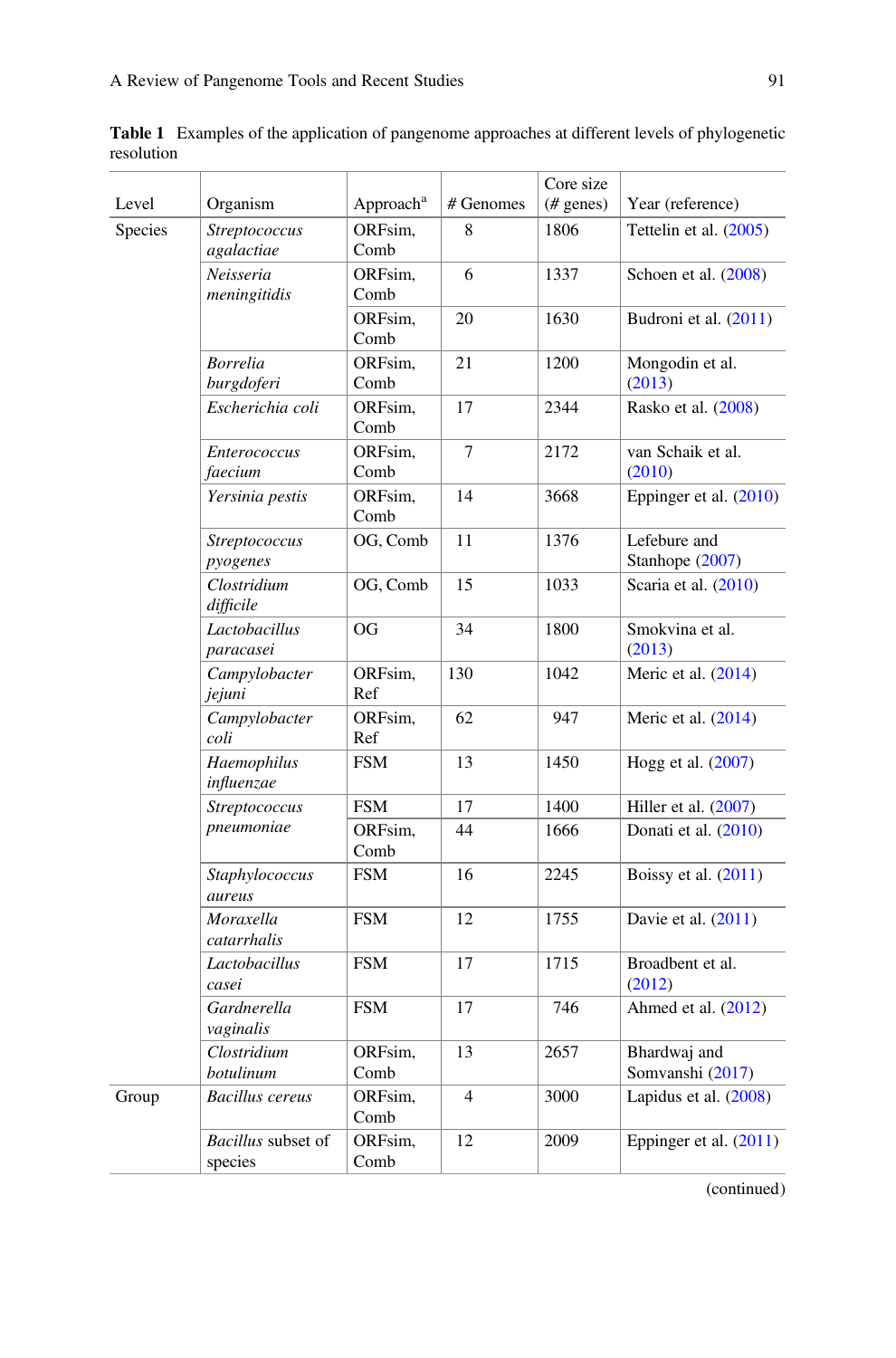| Level                          | Organism             | Approach <sup>a</sup> | $#$ Genomes | Core size<br>$(\#$ genes) | Year (reference)                |  |  |  |  |
|--------------------------------|----------------------|-----------------------|-------------|---------------------------|---------------------------------|--|--|--|--|
| Genus                          | <i>Streptococcus</i> | OG, Comb              | 26          | 600                       | Lefebure and<br>Stanhope (2007) |  |  |  |  |
|                                |                      | ORFsim.<br>Comb       | 52          | 522                       | Donati et al. (2010)            |  |  |  |  |
|                                | Prochlorococcus      | ORFsim,<br>Comb       | 12          | 1273                      | Kettler et al. $(2007)$         |  |  |  |  |
|                                | Bifidobacterium      | ORFsim,<br>Comb       | 14          | 967                       | Bottacini et al. (2010)         |  |  |  |  |
|                                | Listeria             | <b>BMM</b>            | 13          | 2032                      | den Bakker et al.<br>(2010)     |  |  |  |  |
|                                | Salmonella           | <b>BMM</b>            | 35          | 2811                      | Jacobsen et al. $(2011)$        |  |  |  |  |
|                                | Shewanella           | <b>OG</b>             | 24          | 1878                      | Zhong et al. $(2018)$           |  |  |  |  |
|                                | Finegoldia           | <b>OG</b>             | 12          | 1202                      | Brüggemann et al.<br>(2018)     |  |  |  |  |
| <b>Class</b>                   | Bacilli              | <b>IMGM</b>           | 172         | 143                       | Collins and Higgs<br>(2012)     |  |  |  |  |
| Phylum                         | Chlamydiae           | <b>OG</b>             | 19          | 560                       | Collingro et al. $(2011)$       |  |  |  |  |
| Eubacteria<br>Super<br>kingdom |                      | Gene freq.            | 573         | 250                       | Lapierre and<br>Gogarten (2009) |  |  |  |  |

Table 1 (continued)

<sup>a</sup>ORFsim ORF alignment similarity, Comb combinatorial approach of adding successive genomes, OG ortholog clusters,  $Ref$  initial generation of a reference pangenome using a subset of strains,  $FSM$ finite supragenome model, BMM binomial mixture model, IMGM infinitely many genes model, Gene freq gene presence/absence frequency

distribution of forecasting the evolution of the pangenome and core-genome size. Another limiting factor, as the number of genomes becomes higher and higher, is the scalability of all possible genome addition permutations, since the total number of comparisons needed is described from the following function:

$$
C = \frac{N!}{(n-1)!\cdot(N-n)!}
$$

where C is the total number of comparisons, and  $N$  is the total number of genomes.

A workaround to an exhaustive approach is a method of subsampling (Vernikos et al. [2015](#page-23-0)) the total number of comparisons needed; comparisons are randomly selected making sure that each genome undergoes the same number of comparisons; the trick here is to set the number of possible comparisons to a number that will optimally balance the existing computational power and the target dataset size. Indeed, observations from limited in size datasets, showed that even extreme sampling is still able to model reliably the pangenome bypassing the need to follow an exhaustive all-against-all comparison (Fig. [1\)](#page-4-0) (Vernikos et al. [2015\)](#page-23-0). Additional optimizations can be achieved by exploiting alternative (to the original exponential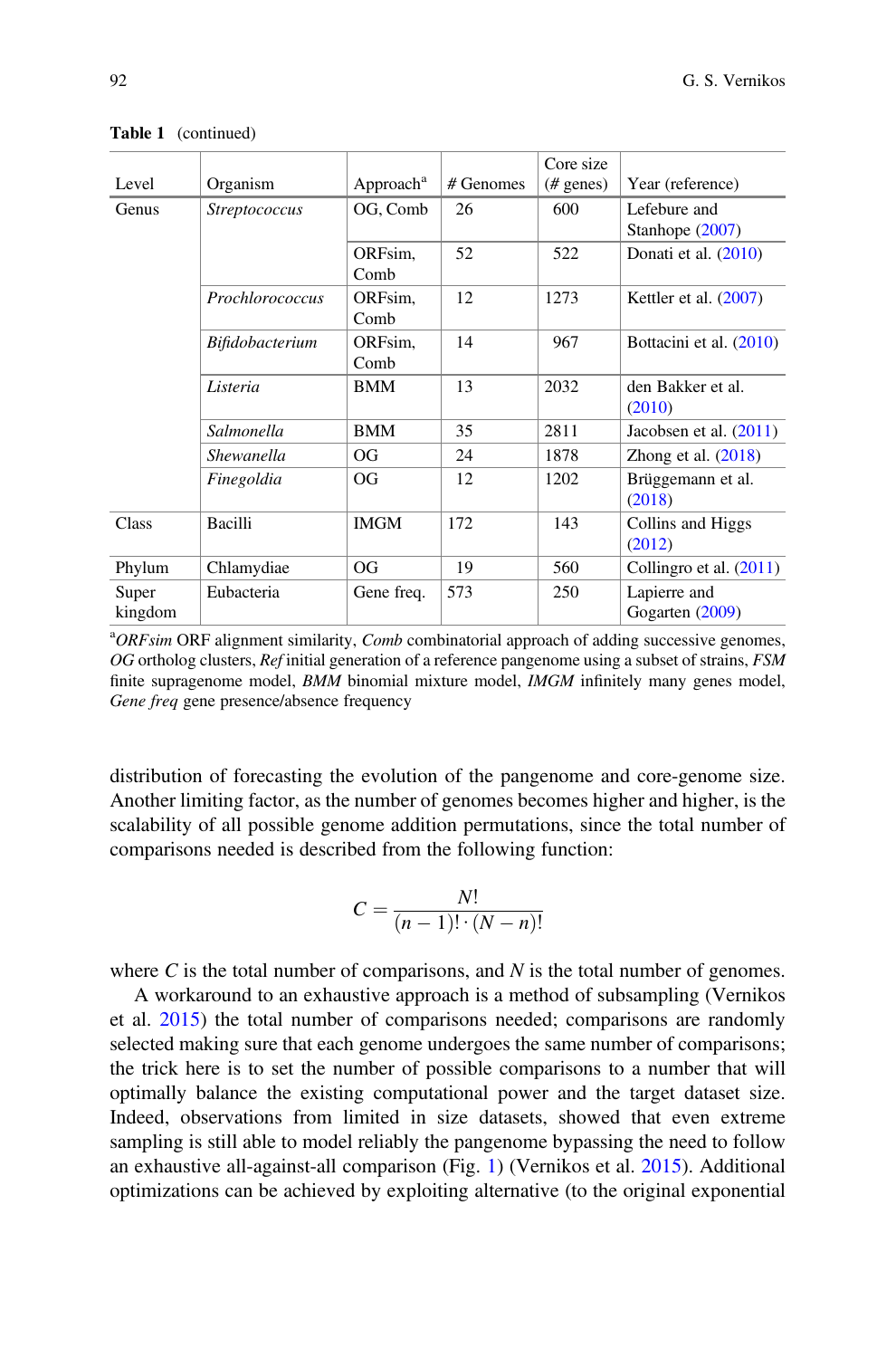<span id="page-4-0"></span>Fig. 1 Pangenome analysis plots for Streptococcus agalactiae genomes ( $n = 8$ ). (a) Number of new genes detected for adding a genome g to  $g - 1$  genomes. Red bubbles: 1016 points for the total number of comparisons (no subsampling). Blue bubbles: 600 points (subsampling, multiplicity of 15). Green bubbles: 248 points (subsampling, multiplicity of 5). (b) Regression curve on averages (the subsampling method has limited impact on the outcome)



decay) regressions functions; practical implementations of such optimizations are described in Tettelin et al. [\(2008](#page-22-2)), Eppinger et al. ([2010,](#page-20-2) [2011\)](#page-20-6), Mongodin et al. [\(2013](#page-21-3)) and Riley et al. ([2012\)](#page-22-9).

Recently several stand-alone or server-based suites have become available for pangenome analysis; in the next paragraphs, we will review the most promising and interesting initiatives. See also Table [2](#page-5-0) for additional details.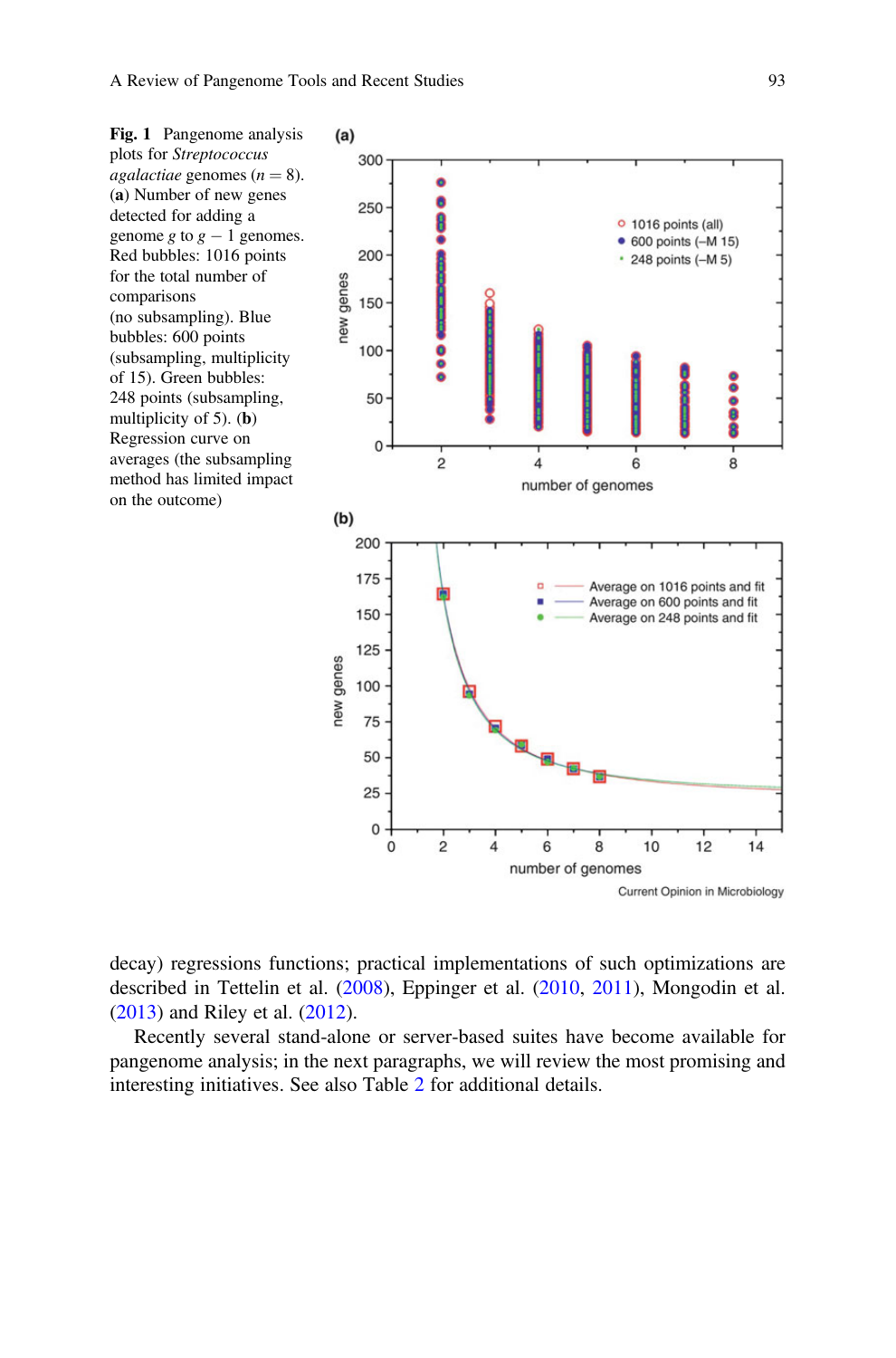<span id="page-5-0"></span>

| Table 2                  |                                                   | Pangenome software synopsis         |                                                |                                                     |                                   |                                                   |                                                |                                                                            |                                      |                                                  |                                                        |
|--------------------------|---------------------------------------------------|-------------------------------------|------------------------------------------------|-----------------------------------------------------|-----------------------------------|---------------------------------------------------|------------------------------------------------|----------------------------------------------------------------------------|--------------------------------------|--------------------------------------------------|--------------------------------------------------------|
|                          | Roary                                             | <b>GET_HOMOLOGUES</b>               | EDGAR                                          | ITEP                                                | Harvest                           | PanOCT                                            | panX                                           | PGAP                                                                       | PanGP                                | PanCGHweb                                        | SplitMEM                                               |
| Software type            | Package<br>Module                                 | Package/Module                      |                                                | Framework/<br>Library                               | Toolkit/Suite                     | Package/<br>Module                                |                                                | Workflow<br>Pipeline/                                                      |                                      |                                                  | Package<br>Module                                      |
| Interface                | Command<br>interface<br>line                      | Command line<br>interface           | Web user<br>interface                          | Command line<br>interface                           | line interface<br>Command         | Command<br>interface<br>line                      | Web user<br>interface                          | Command<br>interface<br>line                                               | Graphical<br>interface<br>user       | Web user<br>interface                            | line interface<br>Command                              |
| Input data               | assemblies<br>Annotated                           |                                     |                                                |                                                     |                                   |                                                   |                                                |                                                                            |                                      |                                                  |                                                        |
| Input format             | GFF3                                              |                                     |                                                |                                                     | FASTA, VCF<br>GGR,                |                                                   |                                                |                                                                            |                                      |                                                  |                                                        |
| Operating<br>system      | Linux<br>$_{\rm Unix}$                            | Unix/Linux, Mac OS                  |                                                | Unix/Linux                                          | Unix/Linux,<br>Mac OS             | Linux<br>Unix                                     |                                                | Unix/Linux                                                                 | Windows/<br>Linux                    |                                                  | Unix/Linux                                             |
| Programming<br>languages | Perl                                              | Perl, R                             | Javascript,<br>R                               | Python, Shell<br>(Bash)                             | C++, Python,<br>Shell (Bash)      | Perl                                              |                                                | Perl                                                                       | $\overline{t}$                       |                                                  | $\ddot{\dot{\sigma}}$                                  |
| License                  | GNU Gen-<br>version 2.0<br>eral Public<br>License | <b>NU</b> General Public<br>License |                                                | Public License<br><b>GNU</b> General<br>version 2.0 |                                   | version 2.0<br>GNU Gen-<br>eral Public<br>License |                                                |                                                                            |                                      |                                                  | License ver-<br>sion $2.0$<br>Apache                   |
| Computer<br>skills       | Advanced                                          | dvanced<br>⋖                        | Basic                                          | Advanced                                            | Advanced                          | Advanced                                          | Basic                                          | Advanced                                                                   | Basic                                | Basic                                            | Advanced                                               |
|                          | PanViz                                            | <b>EUPAN</b>                        | PanTools                                       | Spine                                               | <b>AGEnt</b>                      | Panseq                                            | PanWeb                                         | PanGet                                                                     | micropan                             | Pan-Tetris                                       | ClustAGE                                               |
| Software type            | Package<br>Module                                 | Toolkit/Suite                       | Package/<br>Module                             | Package/Module                                      | Package/<br>Module                | Package/<br>Module                                |                                                | Application<br>Script                                                      | Package/<br>Module                   | Framework<br>Library                             |                                                        |
| Interface                | Command<br>$\operatorname{interface}$<br>line     | Command line<br>interface           | Graphical<br>interface<br>user                 | Command line<br>interface                           | line interface<br>Command         | Command<br>interface<br>line                      | Web user<br>interface                          | Command<br>$\begin{array}{ll} \hbox{line} \\ \hbox{interface} \end{array}$ | Command<br>interface<br>line         | Graphical<br>interface<br>user                   | line interface<br>interface and<br>Command<br>Web user |
| Input data               |                                                   |                                     |                                                |                                                     |                                   |                                                   | An annota-<br>tion files<br>for each<br>genome |                                                                            |                                      |                                                  |                                                        |
| Input format             |                                                   |                                     |                                                |                                                     |                                   |                                                   | <b>EMBL</b>                                    |                                                                            |                                      |                                                  |                                                        |
| Operating<br>system      | Linux<br>Unix/                                    | Jnix/Linux                          | Windows<br>Mac OS,<br>Linux,<br>Uni $\sqrt{x}$ | Unix/Linux,<br>Windows<br>Mac OS,                   | Unix/Linux,<br>Windows<br>Mac OS, | Windows<br>Mac OS,<br>Linux,<br>Unix              |                                                | Unix/Linux,<br>Mac OS,<br>Windows                                          | Windows<br>Mac OS,<br>Linux,<br>Unix | VM installed<br>with a Java<br>machine<br>On any |                                                        |
|                          |                                                   |                                     |                                                |                                                     |                                   |                                                   |                                                |                                                                            |                                      |                                                  |                                                        |

| CITYSOFT<br>r              |
|----------------------------|
| š<br>î<br>i<br>C<br>in Dru |
| n con omo<br>J             |
| ē                          |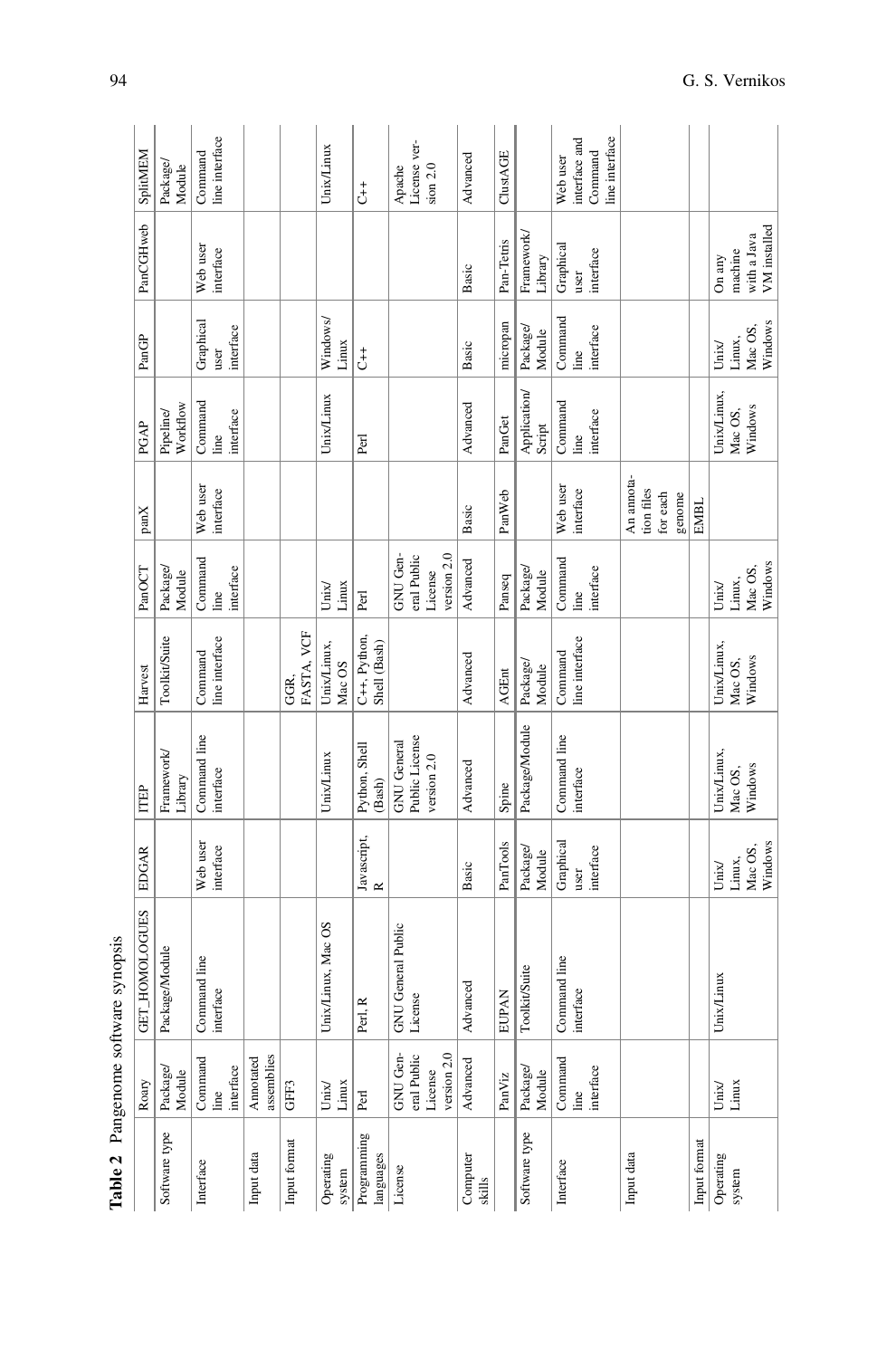| Perl                     | <b>GNU</b> General<br>License ver-<br>sion 3.0<br>Public | Basic              | NGSPanPipe        | Script                | line interface<br>Command                                     |                       | Reads in         | FASTQ for- | mat, reference | sequence file<br>(FASTA for- $\,$ |           | mat), parame- | ter for     | filtering of | reads and ref- | erence | genome pro- | tein transla- | tion table<br>(PTT) file |              |                         |                    | Perl                     |        |                           |                     |                            | Medium             |
|--------------------------|----------------------------------------------------------|--------------------|-------------------|-----------------------|---------------------------------------------------------------|-----------------------|------------------|------------|----------------|-----------------------------------|-----------|---------------|-------------|--------------|----------------|--------|-------------|---------------|--------------------------|--------------|-------------------------|--------------------|--------------------------|--------|---------------------------|---------------------|----------------------------|--------------------|
| Java                     |                                                          | Medium             | seq-seq-pan       | Application<br>Script | line interface<br>Command                                     |                       |                  |            |                |                                   |           |               |             |              |                |        |             |               |                          |              | Unix/Linux              |                    | Java, Python             |        | FreeBSD                   |                     |                            | Advanced           |
| $\simeq$                 | version 2.0<br>eral Public<br>GNU Gen-<br>License        | Advanced           | Piggy             | Workflow<br>Pipeline  | $\begin{array}{c} \text{Command} \\ \text{line} \end{array}$  | interface             | <b>Bacterial</b> | genome     | assemblies     |                                   |           |               |             |              |                |        |             |               |                          | GFF3         | $_{\rm Unix}$           | Linux              | Perl, R,<br>Shell        | (Bash) | GNU Gen-                  | eral Public         | version 3.0<br>License     | Advanced           |
| Perl                     |                                                          | Advanced           | PanFunPro         | Application<br>Script | Web user<br>interface                                         | mand line<br>and com- | A list of        | genomes    |                |                                   |           |               |             |              |                |        |             |               |                          | FASTA        |                         |                    | Perl                     |        |                           |                     |                            | Basic              |
| PHP, R                   |                                                          | Basic              | Panaconda         | Toolkit<br>Suite      | $\begin{array}{ll} \text{Command} \\ \text{line} \end{array}$ | interface             | An annota-       | tion of    | genome         | features                          | with some | family        | designation |              |                |        |             |               |                          |              | Unix/                   | Linux              | Python                   |        |                           |                     |                            | Advanced           |
| Perl                     | version 3.0<br>eral Public<br>GNU Gen-<br>License        | Advanced           | PanCake           | Package<br>Module     | Command<br>line                                               | interface             |                  |            |                |                                   |           |               |             |              |                |        |             |               |                          |              | $_{\rm Unix}$           | Windows<br>Linux,  | Python                   |        |                           |                     |                            | Advanced           |
| Perl                     | GNU General<br>License ver-<br>sion $2.0$<br>Public      | Advanced           | <b>BGDMdocker</b> | Workflow<br>Pipeline  | line interface<br>Command                                     |                       |                  |            |                |                                   |           |               |             |              |                |        |             |               |                          |              | Unix/Linux,             | Windows<br>Mac OS, |                          |        | <b>GNU</b> General        | Public              | License ver-<br>$sion$ 3.0 | Advanced           |
| Perl                     | Public License<br><b>GNU</b> General<br>version 2.0      | Advanced           | <b>PANNOTATOR</b> |                       | Web user<br>interface                                         |                       |                  |            |                |                                   |           |               |             |              |                |        |             |               |                          |              |                         |                    |                          |        |                           |                     |                            | Basic              |
| Java                     |                                                          | Medium             | $LS-BSR$          | Workflow<br>Pipeline/ | Command<br>line                                               | interface             |                  |            |                |                                   |           |               |             |              |                |        |             |               |                          |              | Unix/                   | Linux              |                          |        |                           |                     |                            | Advanced           |
| $C++$ , Perl, R          |                                                          | Advanced           | PanACEA           | Toolkit/Suite         | Command line<br>interface                                     |                       |                  |            |                |                                   |           |               |             |              |                |        |             |               |                          |              | Unix/Linux, Mac OS,     | Windows            | Perl                     |        | <b>GNU</b> General Public | License version 2.0 |                            | Advanced           |
| Javascript               | version 2.0<br>eral Public<br>GNU Gen-<br>License        | Advanced           | DeNoGAP           | Workflow<br>Pipeline/ | Command<br>line                                               | interface             |                  |            |                |                                   |           |               |             |              |                |        |             |               |                          |              | $\frac{1}{\text{Unix}}$ |                    | Perl                     |        | GNU Gen-                  | eral Public         | version 3.0<br>License     | Advanced           |
| Programming<br>languages | License                                                  | Computer<br>skills |                   | Software type         | Interface                                                     |                       | Input data       |            |                |                                   |           |               |             |              |                |        |             |               |                          | Input format | Operating               | system             | Programming<br>languages |        | License                   |                     |                            | Computer<br>skills |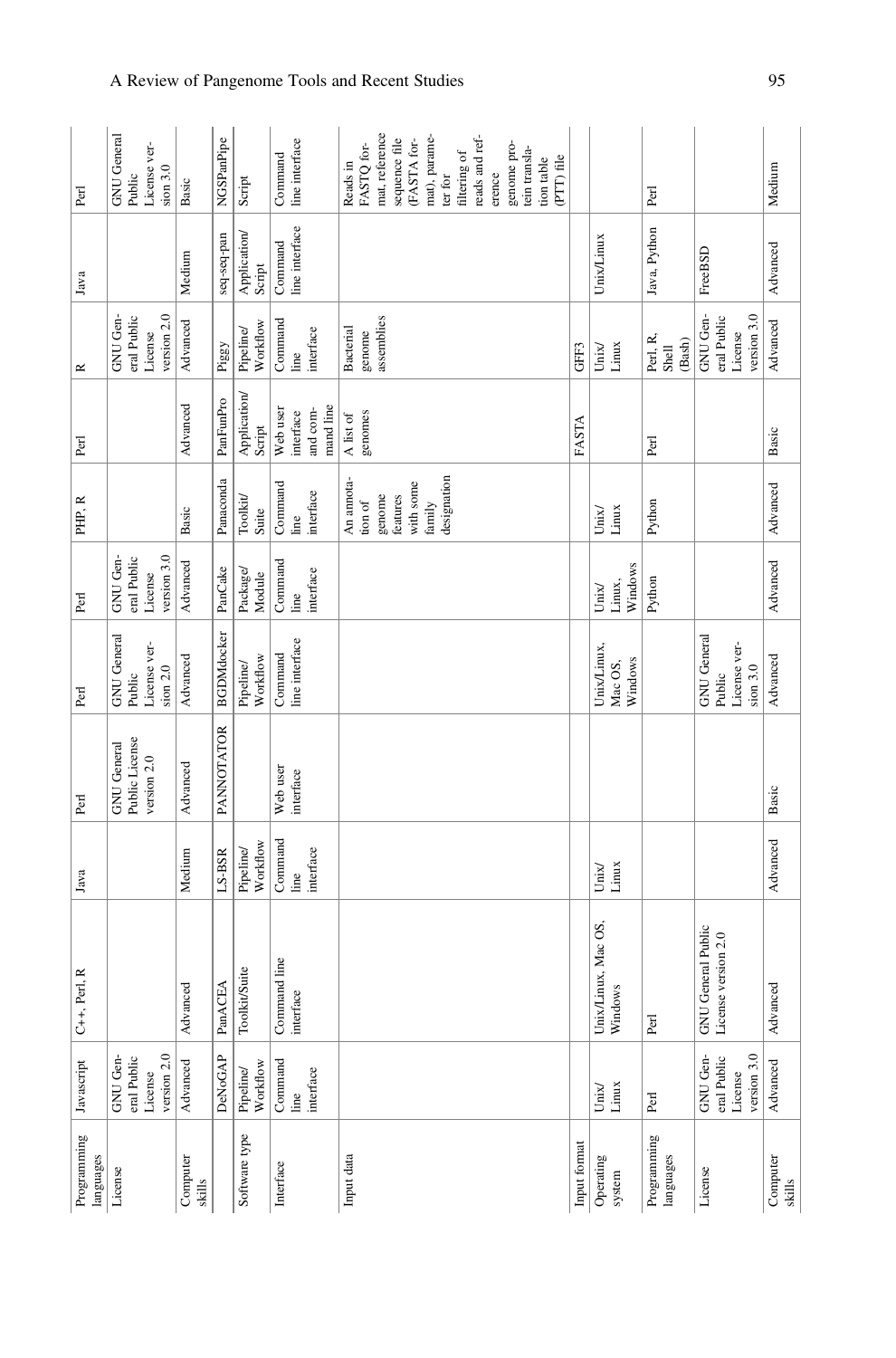#### 3 Bayesian Decision Model

van Tonder et al. ([2014\)](#page-23-2) designed a methodology based on Bayesian decision model, able to analyze directly next-generation sequencing (NGS) data. The model defines the core-genome of bacterial populations allowing also the identification of novel genes. A nice caveat of this approach is that it can analyze even strains without a subset of genes since the model does not assume that all sequences have the entire core gene dataset present. The model has been benchmarked analyzing Streptococcus pneumoniae sequences.

### 4 BGDMdocker

BGDMdocker (Cheng et al. [2017](#page-20-11)) relies on docker technology to analyze and visualize bacterial pangenome and biosynthetic gene clusters. The pipeline consists of three stand-alone tools, namely Prokka v1.11 (Seemann [2014\)](#page-22-10) for rapid prokaryotic genome annotation, panX (Ding et al. [2018\)](#page-20-12) for pangenome analysis, and antiSMASH3.0 (Weber et al. [2015\)](#page-23-3) for automatic genomic identification and analysis of biosynthetic gene clusters. The visualization supports several options, including alignment, phylogenetic trees, mutations mapped on the phylogenetic branches, and gene loss and gain mapping on the core-genome phylogeny. Benchmarking took place on 44 Bacillus amyloliquefaciens strains.

### 5 Bacterial PanGenome Analysis

Bacterial Pangenome Analysis (BPGA) (Chaudhari et al. [2016](#page-19-7)), comes with a handful of new options and features most notably that of optimizing the speed of execution. In addition, it offers various entity (core-, pangenome, and MLST) phylogeny, phyletic profile analysis (gene presence/absence), subset analysis, atypical sequence composition analysis, orthologous, and functional annotation for all gene datasets, user-selection of gene clustering algorithm, command line interface, and nice graphics. It runs both in Windows and in Linux as executables files (source code in Perl). BPGA has dependencies with other tools that require installation. In terms of input files, BPGA can "digest" the following file formats: GenBank (.gbk) files, protein sequence file (e.g.,.faa or .fsa or fasta format), binary (0,1) matrix (tab-delimited) file as output of other tools. The seven functional modules of BPGA algorithm include: Pangenome profile analysis, pangenome sequence extraction, exclusive gene family analysis, atypical GC content analysis, pangenome functional analysis, species phylogenetic analysis, and subset analysis.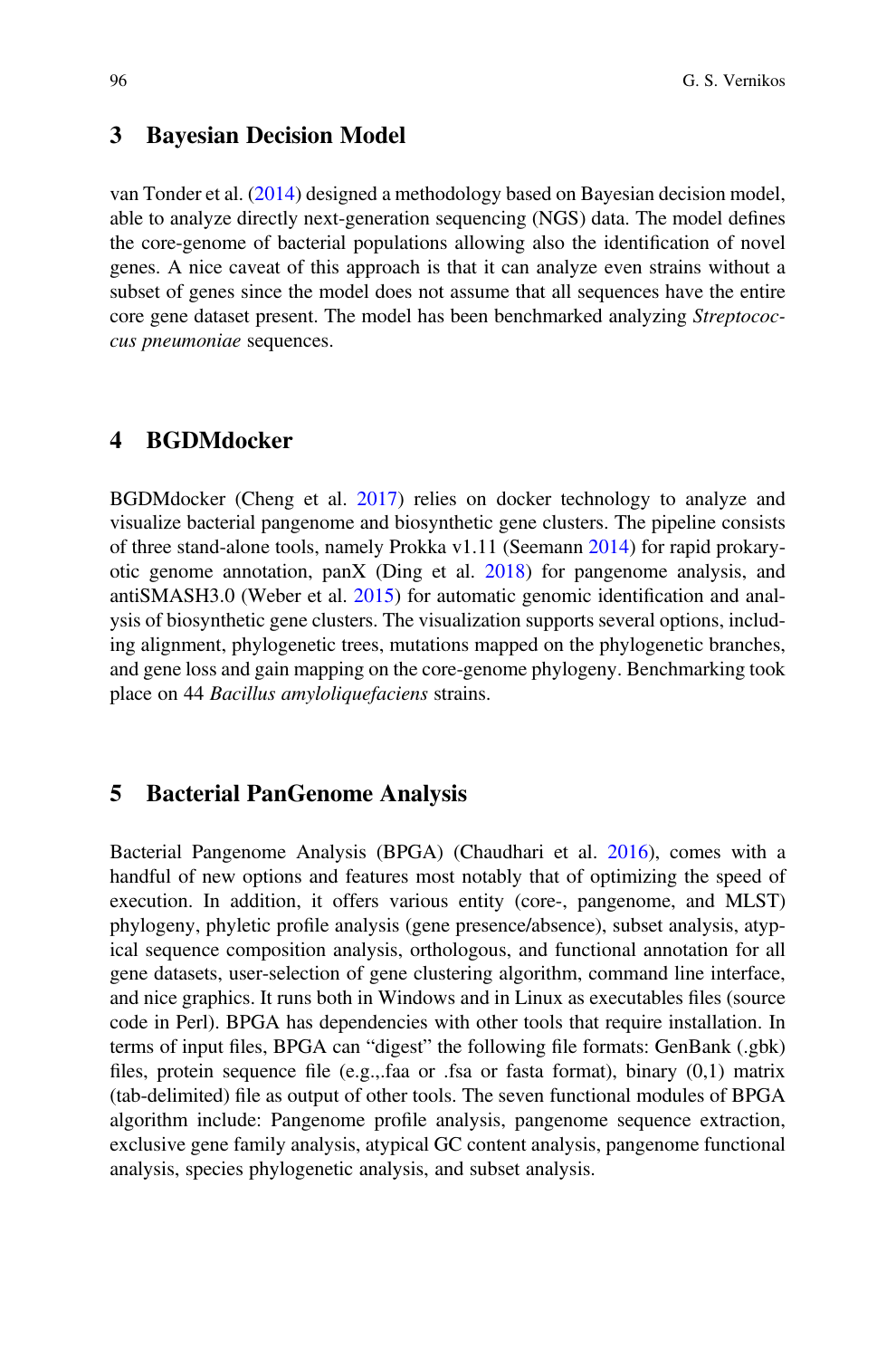# 6 ClustAGE

ClustAGE (Ozer [2018\)](#page-21-8) suite (both online and stand-alone) clusters noncore accessory sequences within a collection of bacterial isolates implementing the BLAST algorithm. It is therefore focused on the accessory genomic dimension of pangenome; Benchmarking of this tool has taken place on Pseudomonas aeruginosa genome sequences.

### 7 DeNoGAP

DeNoGAP (Thakur and Guttman [2016](#page-22-11)) does many more than pure pangenome analysis, including functional annotation, gene prediction, protein classification, and orthology search; therefore, it is applicable both for complete and draft genomic data. To do this, it implements a big set of existing analysis algorithms. In terms of scalability, it runs linearly due to implementation of iteratively refined Hidden Markov models. Its modular structure supports easy updates and addition of new tools.

### 8 EDGAR

Implementing phylogenetic concepts like average amino acid and nucleotide identity indices, an online application namely "EDGAR" (Blom et al. [2009,](#page-19-8) [2016](#page-19-9)) was developed to support comparative genomic analyses of related isolates. Strong utilities of the suite include Venn diagrams and interactive synteny plots, as well as ease of access to taxa of interest and quick analyses like pangenome vs. core plot, the core-genome and singletons.

### 9 EUPAN

EUPAN (Hu et al. [2017\)](#page-20-13) is one of the first concrete attempts to analyze eukaryotic pangenomes, even at a relatively low sequencing depth supporting gene annotation of pangenomic dataset, genome assembly, and identification of core and accessory gene datasets exploiting read coverage. The tool has been benchmarked using 453 rice genomes.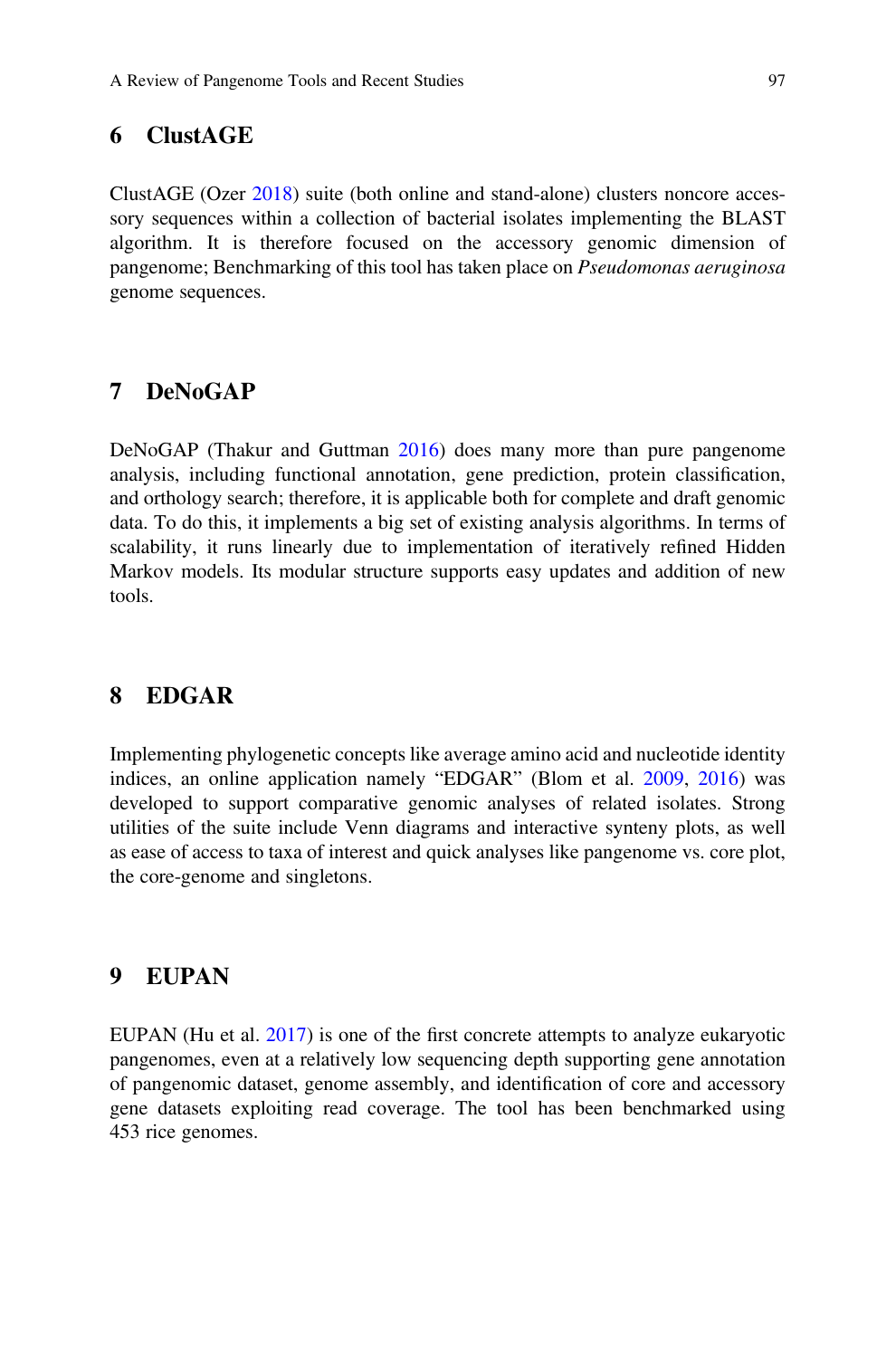### 10 GET HOMOLOGUES

GET HOMOLOGUES (Contreras-Moreira and Vinuesa [2013](#page-20-14)) is a customizable and detailed pangenome analysis platform (open source written in Perl and R) for microorganisms addressed to non-bioinformaticians. GET\_HOMOLOGUES can cluster homologous gene families using bidirectional best-hit clustering algorithms. The cluster granularity can be adjusted by the user based on various filtering strategies (e.g., by controlling key blast parameters such as percentage overlap and identity of pairwise alignments and E-score cutoff value). To estimate the size of the core- and pangenome, the tool supports both exponential and binomial mixture models to fit the data.

### 11 Harvest

Harvest (Treangen et al. [2014](#page-22-12)) is suitable for the analysis of (up to thousands of) microbial genomes. It hosts three modules, namely *Parsnp* (core-genome analysis), Gingr (output visualization), and *HarvestTools* (meta-analysis). Parsnp exploits jointly whole-genome alignment and read mapping to optimize accuracy and scalability aspects of sequence alignment; this approach can accommodate scalability for up to thousands of genomic datasets. For indexing purposes, it implements directed acyclic graph improving the identification of unique matches (anchors). The input of Parsnp is a directory of MultiFASTA files; the output includes core-genome alignment, variant calls, and a SNP tree, all of which can be visualized via Gingr. Broadly speaking, this tool represents a compromise between whole-genome alignment and read mapping. Parsnp performance has been evaluated on simulated and real data.

### 12 ITEP

ITEP (Benedict et al. [2014\)](#page-19-10) is a suite of BASH scripts and Python libraries that interface with an SQLite database backend and a large number of tools for the comparison of microbial genomes. ITEP hosts several de novo prediction tools such as sequence alignment, metabolic, clustering, and protein prediction. Users can develop their own customized comparative analysis workflows.

### 13 LS-BSR

LS-BSR (large-scale BLAST score ratio) (Sahl et al. [2014\)](#page-22-13), calculates a score ratio (BSR value  $=$  query/reference bit score) per coding sequence (matrix) within a pangenome dataset using BLAST (Altschul et al. [1997](#page-19-11)) or BLAT (Kent [2002\)](#page-21-9) for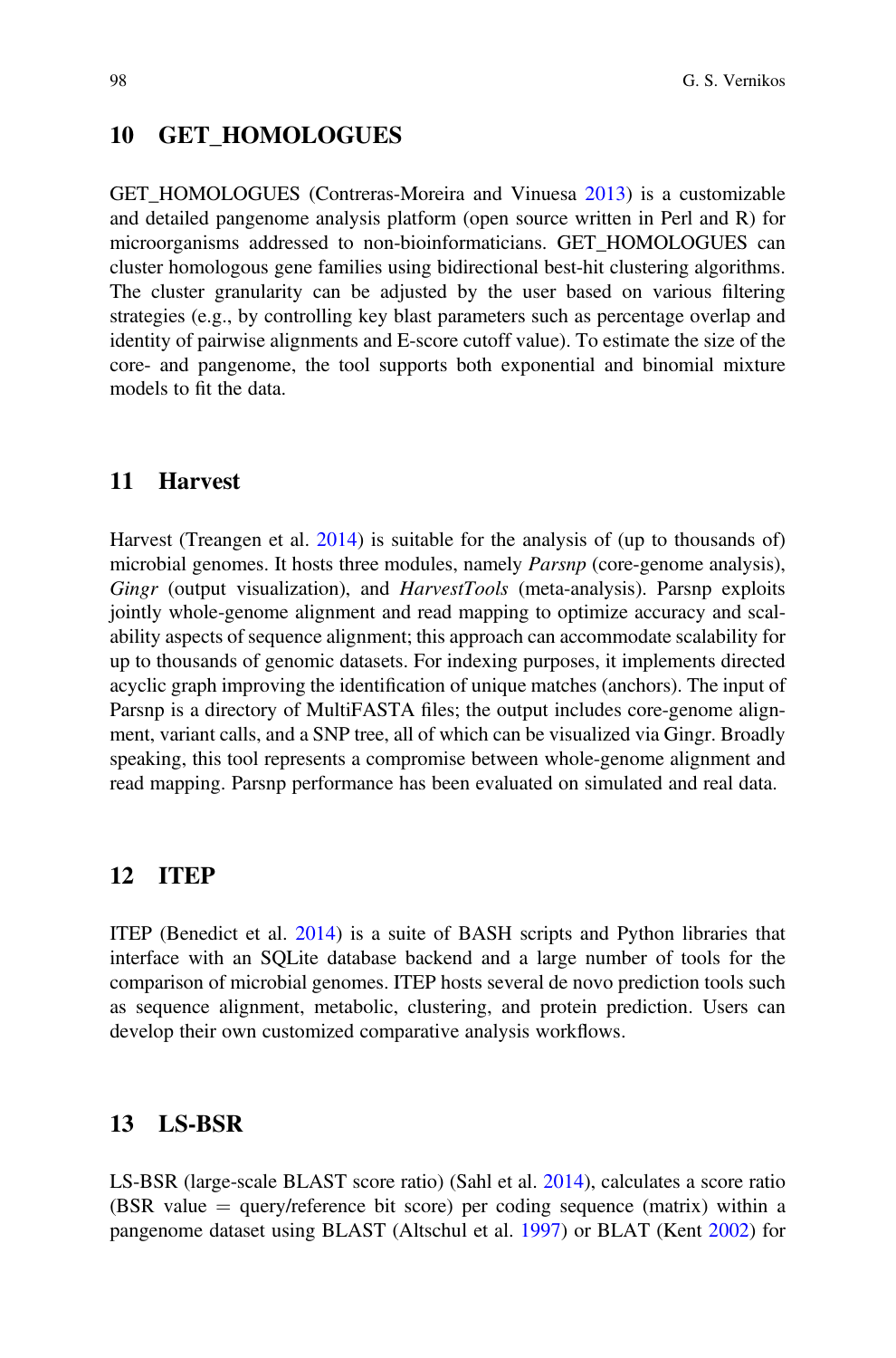all-against-all alignment purposes. The output (bit score per CDS) can be visualized as a heatmap. Benchmarking has taken place on *Escherichia coli* and *Shigella* datasets.

### 14 micropan

micropan (Snipen and Liland [2015](#page-22-14)) is an R package for the pangenome study of prokaryotes. The R computing environment supports several options of statistical analyses (e.g., principal component analysis), pangenome models (e.g., Heaps' law), and graphics. External free software (e.g., HMMER3) is used for the heavy computations involved. Benchmarking has been carried out on 342 Enterococcus faecalis genomes.

### 15 NGSPanPipe

NGSPanPipe (Kulsum et al. [2018\)](#page-21-10) supports microbial pangenome analysis directly from experimental reads. Benchmarking has been carried out using simulated reads of Mycobacterium tuberculosis. The pipeline expects as input experimental reads and outputs three files, one of which is a binary matrix showing the presence/absence of genes in each strain; this matrix can be used as input to other pangenome tools like PanOCT (Fouts et al. [2012\)](#page-20-15) and PGAP (Zhao et al. [2012](#page-23-4)).

# 16 PanACEA

PanACEA (Clarke et al. [2018\)](#page-20-16) is an open source stand-alone computer program written in Perl that supports users to create an interconnected set of html, javascript, and json files visualizing prokaryotic pan-chromosomes (core and variable regions) generated by PanOCT (Fouts et al. [2012](#page-20-15)) or other pangenome clustering tools. PanACEA was developed to serve as an intuitive, easy-to-use, stand-alone viewer. Regions and genes can be functionally annotated to allow for visual identification of regions of interest. PanACEA's memory and time requirements are within the capacities of standard laptops. Benchmarking took place on 219 Enterobacter hormaechei genomes.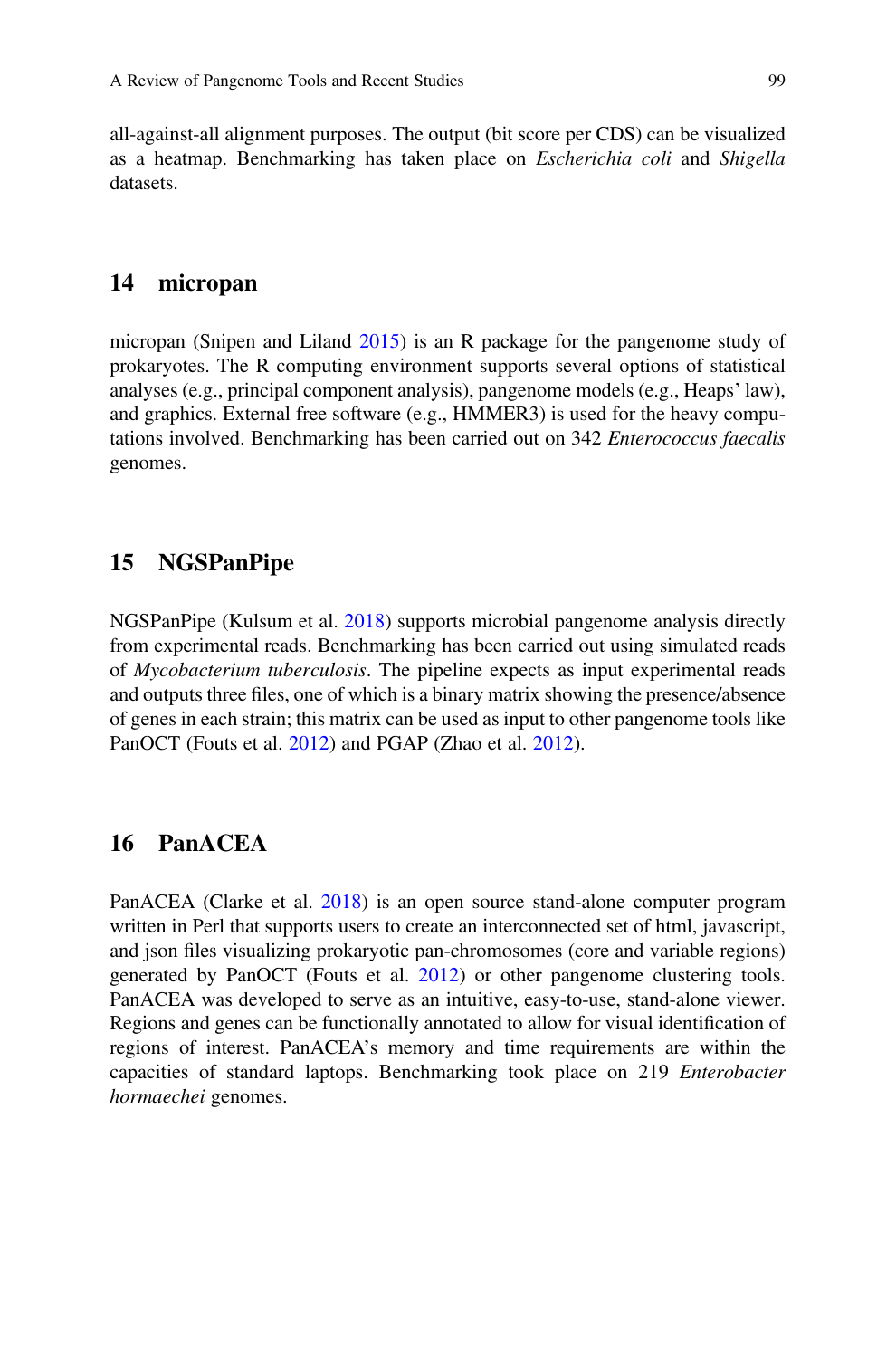# 17 Panaconda

Panaconda (Warren et al. [2017\)](#page-23-5) creates whole-genome multiple sequence comparisons and provides a model for representing the relationship among sequences as a graph of syntenic gene families, by discovering collision points within a group of genomes. The first step is to create a de Bruijn graph and use its traversal to build a pan-synteny graph; the alphabet used is based on gene families (instead of nucleotide alphabet). This approach is novel in the context of generating a graph, wherein all sequences are fully represented as paths.

### 18 PanCake

PanCake (Ernst and Rahmann [2013\)](#page-20-17) is another tool for pangenome analysis (core and unique regions) relying exclusively on sequence data and pairwise alignments (nucmer or BLAST), which makes it annotation independent (i.e., it processes pure whole-genome content). It hosts a command line interface with several subcommands, allowing to add chromosomes, to specify a genome for each chromosome, to add alignments, to compute core and unique regions, and to output selected regions of the analyzed chromosomes. Benchmarking took place on three genera, namely Pseudomonas, Yersinia, and Burkholderia. PanCake is written in Python.

# 19 PanFunPro

PanFunPro (Lukjancenko et al. [2013\)](#page-21-11) exploits functional information (profiles) for pangenome analysis. The suite supports among others calculation of core, and accessory gene datasets, homology search (all-against-all and pairwise sub-querying), functional annotation (HMM-based), and gene-ontology information analysis. PanFunPro is available both as a standalone (Perl) tool and as a web server. Benchmarking took place on 21 *Lactobacillus* genomes.

### 20 PanGeT

PanGeT (Yuvaraj et al. [2017\)](#page-23-6) can digest both genomic and proteomic data in order to construct the pangenome for a selection of taxa, exploiting BLASTN or BLASTP, respectively. In terms of performance, it has been benchmarked using a set of 11 Streptococcus pyogenes strains. The output is given in the form of a flower plot (core, dispensable, and strain-specific genes).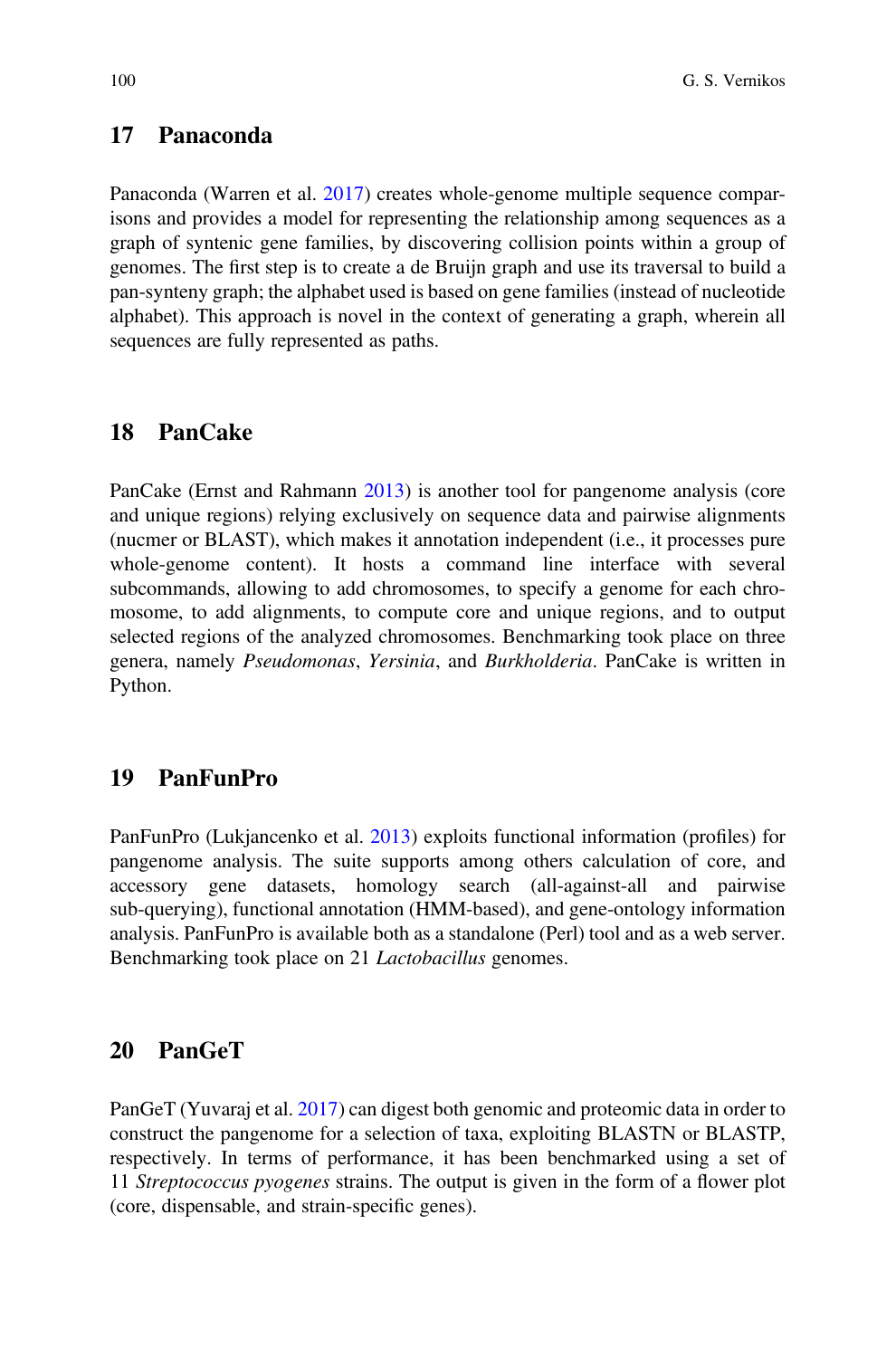# 21 PanGFR-HM

PanGFR-HM (Chaudhari et al. [2018](#page-19-12)), is putting an interesting view point on the "table" of pangenome, by analyzing exclusively microbes from the Human Microbiome Project; it is a web-based platform integrating functional and genomic analysis for a collection of  $\sim$ 1300 complete human-associated microbial genomes exploiting a novel dimensionality of analysis that of body site (location of the bug in the human body) when comparing different groups of organisms.

### 22 PanGP

PanGP (Zhao et al. [2014](#page-23-7)) supports scalable pangenome analysis by analyzing clusters of orthologs pre-computed by OrthoMCL (Li et al. [2003\)](#page-21-12), PGAP (Zhao et al. [2012\)](#page-23-4), Mugsy-Annotator (Angiuoli et al. [2011\)](#page-19-13), or PanOCT (Fouts et al. [2012\)](#page-20-15). In order to predict core and accessory gene datasets, the suite implements random or distance-guided sampling; in the latter, the genomic diversity (GD) drives the sampling of strain permutations. GD is modeled relying on three alternative assumptions: GD is determined by the evolutionary distance on phylogenetic trees, the difference in gene numbers per strain, or by the discrepancy among gene clusters; among the three models the third seems more reliable (preferred model for PanGP).

#### 23 PANINI

PANINI (Abudahab et al. [2018](#page-19-14)) is a web browser implementation for rapid online visualization and analysis of the core and accessory genome content, implementing unsupervised machine learning with stochastic neighbour embedding based on the t-SNE (t-distributed stochastic neighbour embedding) algorithm; this algorithm calculates first the similarities between the data (in high dimensional space) and then it minimizes the divergence between the two probability matrices over the embedding coordinates. PANINI expects as input the output of Roary (Page et al. [2015\)](#page-22-15).

# 24 PANNOTATOR

PANNOTATOR (Santos et al. [2013](#page-22-16)) supports the efforts of automatic annotation transfer onto related unannotated genomes exploiting the existing annotation of a curated genome. From this perspective, it is not a main pangenome analysis tool, but rather as a side-product of cross-comparison it provides pangenomic-related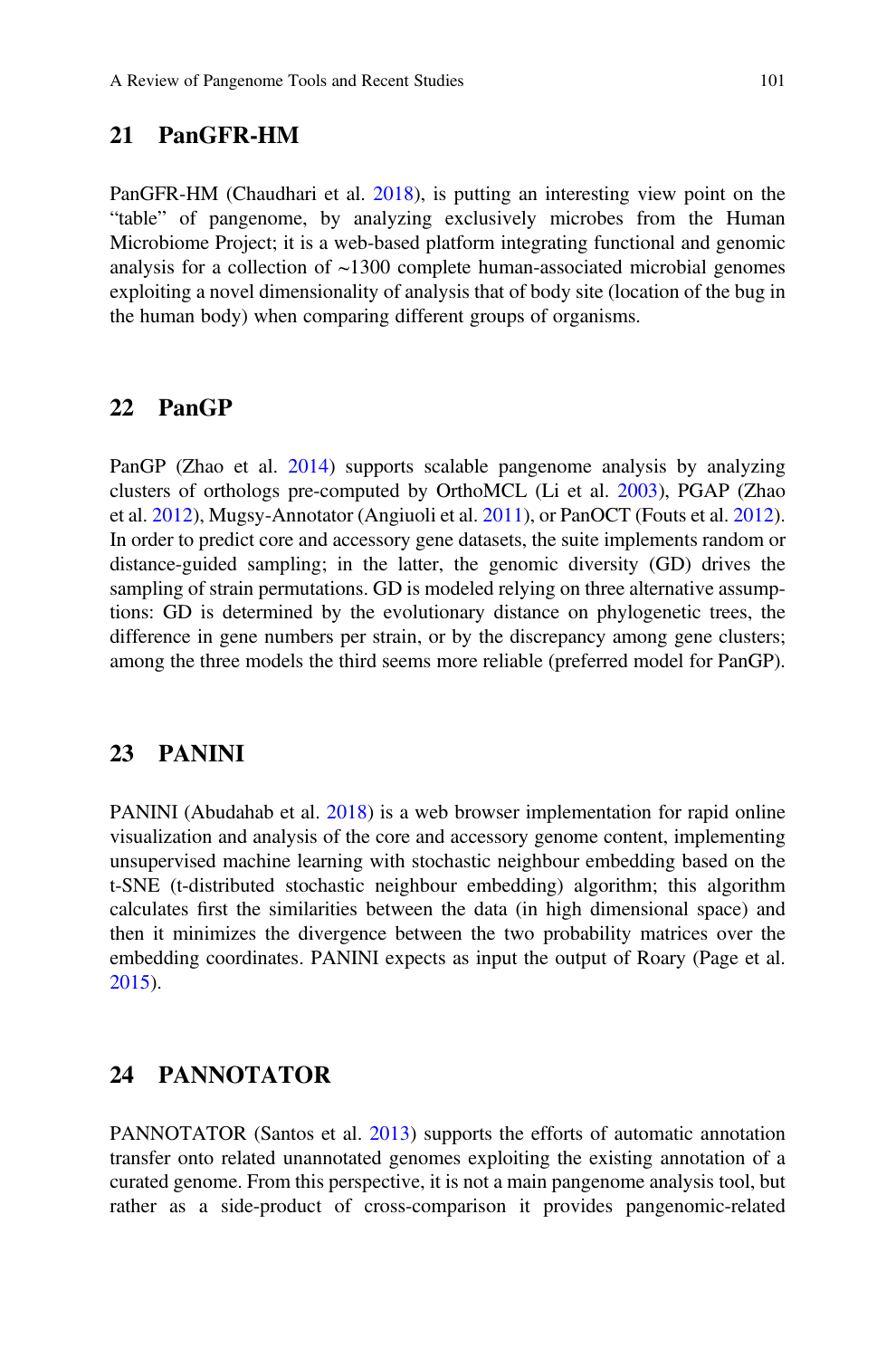information. Its main contribution though to pangenome analysis is to accelerate the functional annotation of closely related isolates. For this task, it implements a relational database, interactive tools, several SQL reports, and a web-based interface. The expected input is the DNA strand, the gene prediction plus the reference annotated genome.

### 25 PanOCT

PanOCT (Fouts et al. [2012\)](#page-20-15) is a graph-based ortholog clustering tool for pangenome analysis of closely related prokaryotic genomes exploiting conserved gene neighborhood information to separate recently diverged paralogs into distinct clusters of orthologs where homology-only clustering methods cannot. PanOCT is utilizing BLAST (Altschul et al. [1997\)](#page-19-11) and conserved gene neighborhood information. Four input files are expected including a tabular file of all-versus-all BLASTP searches and the actual protein fasta sequences. PanOCT is specifically designed for pangenome analysis of closely related taxa (in order to be able to distinguish groups of paralogs into separate clusters of orthologs). In terms of memory requirements, PanOCT is greedier than other tools used to benchmark its performance; the memory usage is unchanged until the sixth genome, with a usage of 0.25 GB per genome, maxing out at 0.5 GB per genome by the 25th genome.

## 26 Panseq

Panseq (Laing et al. [2010](#page-21-13)) builds pangenomes and identifies single nucleotide polymorphisms (SNPs) using genomic data as input. In addition, it produces files for further phylogenetic analysis exploiting both the information of SNPs as well as the phyletic profile of accessory sequences; all these wrapped-up with a user-friendly graphical user interface.

### 27 Pan-Tetris

Pan-Tetris (Hennig et al. [2015](#page-20-18)) is a Java-based tool that exploits an aggregation technique inspired by the Tetris game, to provide an interactive and dynamic visualization of the gene content in a pangenome table with the option of editing and on-the-fly modification of user-defined (pan) gene groups. The suite has been tested on 32 Staphylococcus aureus genomes. Pan-Tetris is one of the first attempts that enable modification of the computed pangenome. The computation of whole genome alignment exploits progressiveMAUVE (Darling et al. [2010\)](#page-20-19) algorithm.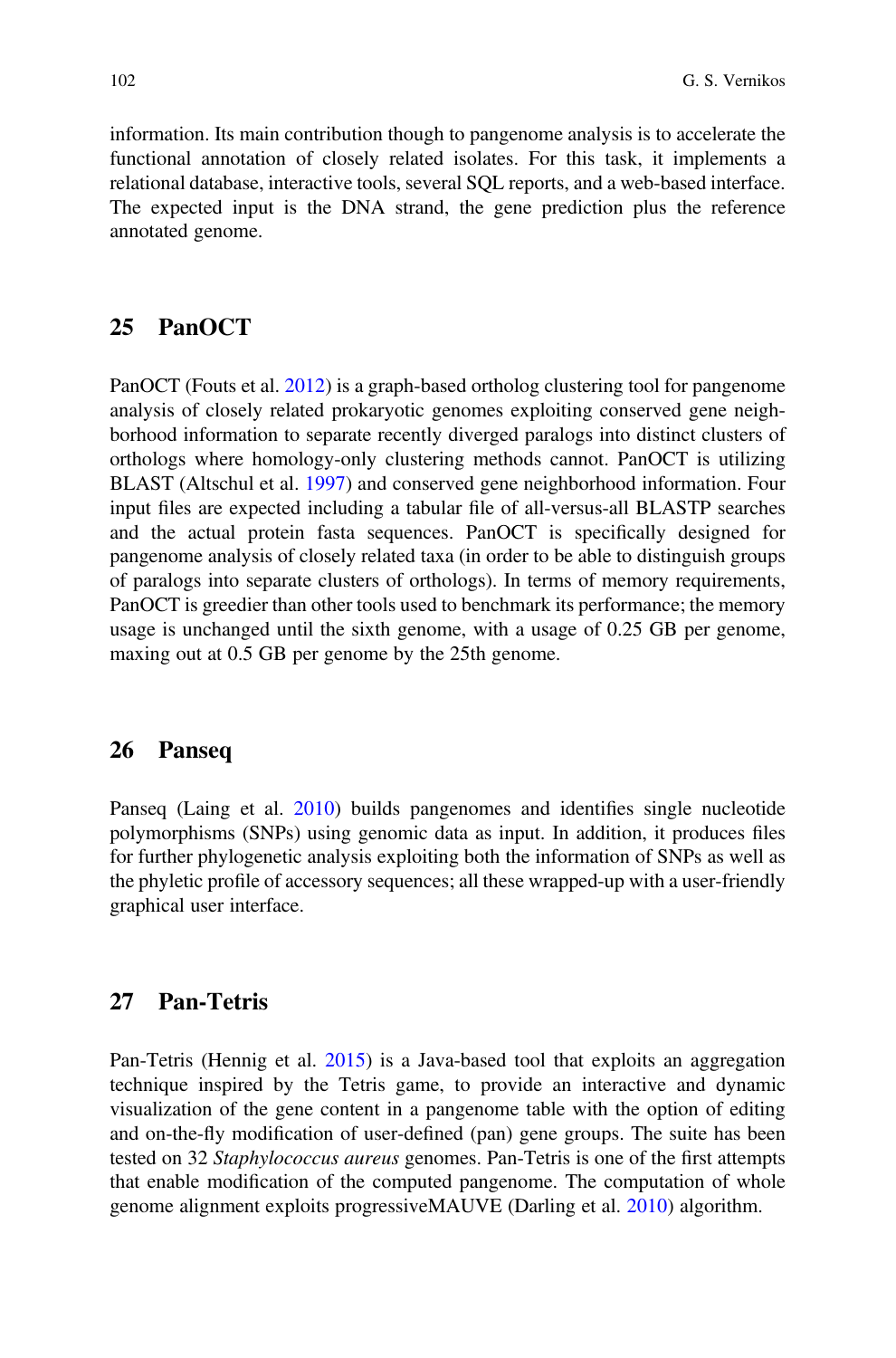# 28 PanTools

PanTools (Sheikhizadeh et al. [2016](#page-22-17)) suite supports the construction and visualization of pangenomes hosting online tools and algorithms; the visual representation of the pangenome is based on generalized De Bruijn graphs. The pangenome construction algorithm scales nicely even with large eukaryotic datasets. In addition to the basic pangenome tasks (construction and visualization), the suite supports other handy utilities such as adding, retrieving and grouping of sequences as well as annotating, reconstructing, and comparing genomes or pangenomes. Overall, it can easily support multi-genome read mapping, pangenome browsing, structure-based variation detection and comparative genomics. It has been benchmarked on E. coli, yeast, and Arabidopsis thaliana genomes.

### 29 PanViz

PanViz (Pedersen et al. [2017\)](#page-22-18) is a pangenome visualization tool with some analysis options. It can generate dynamic visualizations supporting both pangenome subset selection as well as mapping of new genomes to existing pangenomes. The input data needed is a pangenome matrix (gene group presence/absence across the included genomes), as well as a gene ontology-based functional annotation of each gene group.

### 30 PanWeb

PanWeb (Pantoja et al. [2017](#page-22-19)) is a web application that performs pangenome analyses based on PGAP pipeline, providing in addition a user-friendly graphical interface supporting multiple user-defined analysis queries. It can be implemented by users without computational skills. As input, it receives the annotation files for each genome in EMBL format. A complete set of graphs (e.g., pangenome, accessory, core-genome, and unique genes) is provided.

#### 31 panX

panX (Ding et al. [2018\)](#page-20-12) identifies orthologous gene clusters in pangenomes via a user-friendly and interactive web-based visualization. The visualization consists of connected components that allow further analysis. The suite provides alignment and, phylogenetic tree, it maps mutations of each gene cluster and infers gene gain and loss in the core-genome phylogeny. The pipeline breaks annotated genomes into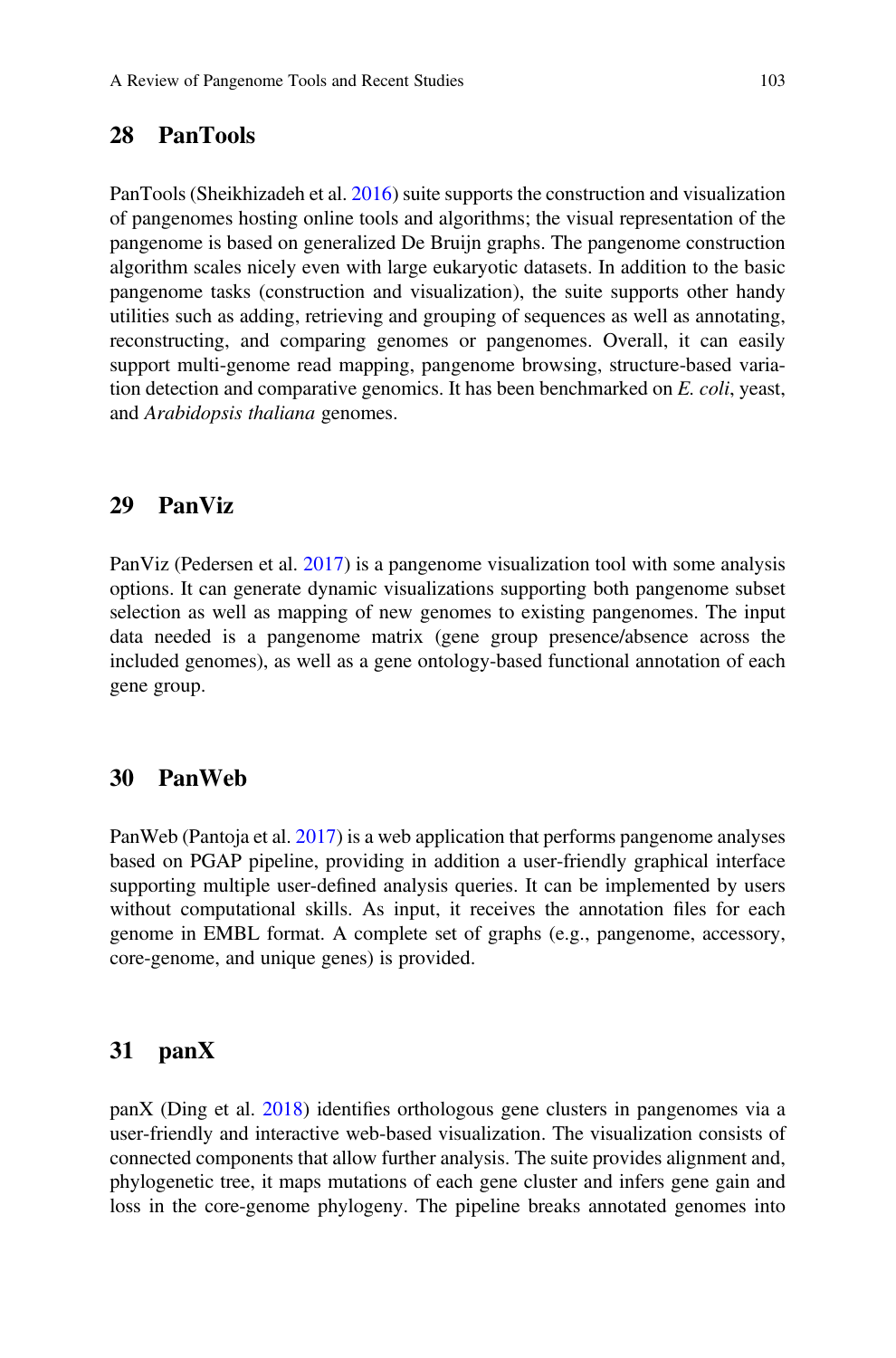genes and then clusters them into orthologous groups. To identify homologous proteins, panX performs an all-against-all similarity search, while the actual clustering of orthologous genes is carried out by a Markov clustering algorithm.

### 32 PGAdb-Builder

PGAdb-builder (Liu et al. [2016](#page-21-14)), constructs a pangenome allele database (PGAdb) to empower whole genome multilocus sequence typing (wgMLST) analyses and operates as a web service suite. Two modules are implemented, namely Build\_PGAdb for building a PGAdb database and Build\_wgMLSTtree for constructing a wgMLST tree and determine the genetic relatedness of the input sequences; both modules "digest" genome contigs in FASTA format. PGAdbbuilder, has however dependencies with other existing suites like Prokka (Seemann [2014\)](#page-22-10) and Roary (Page et al. [2015\)](#page-22-15).

### 33 PGAP

PGAP (Zhao et al. [2012\)](#page-23-4) supports pangenome analysis and in addition analysis of functional gene clusters, species evolution, genetic variation, and functional enrichment of query sequences. It outputs the basic pangenome structure and growth curve and in addition SNP and genomic variation information, phylogenetic, and functional annotation metadata. Benchmarking has taken place on Streptococcus pyogenes datasets.

### 34 PGAP-X

Building on PGAP, and in order to more effectively interpret and visualize the results, PGAP-X (Zhao et al. [2018](#page-23-8)) was developed. The visualization utility can intuitively lead to conclusions on pangenomic structure, conserved regions and overall on genetic variability throughout the pangenomic datasets at hand. Benchmarking has taken place on S. pneumoniae and Chlamydia trachomatis datasets. One current limitation of PGAP-X (that is not present in PGAP) is that it expects as input only complete genomes.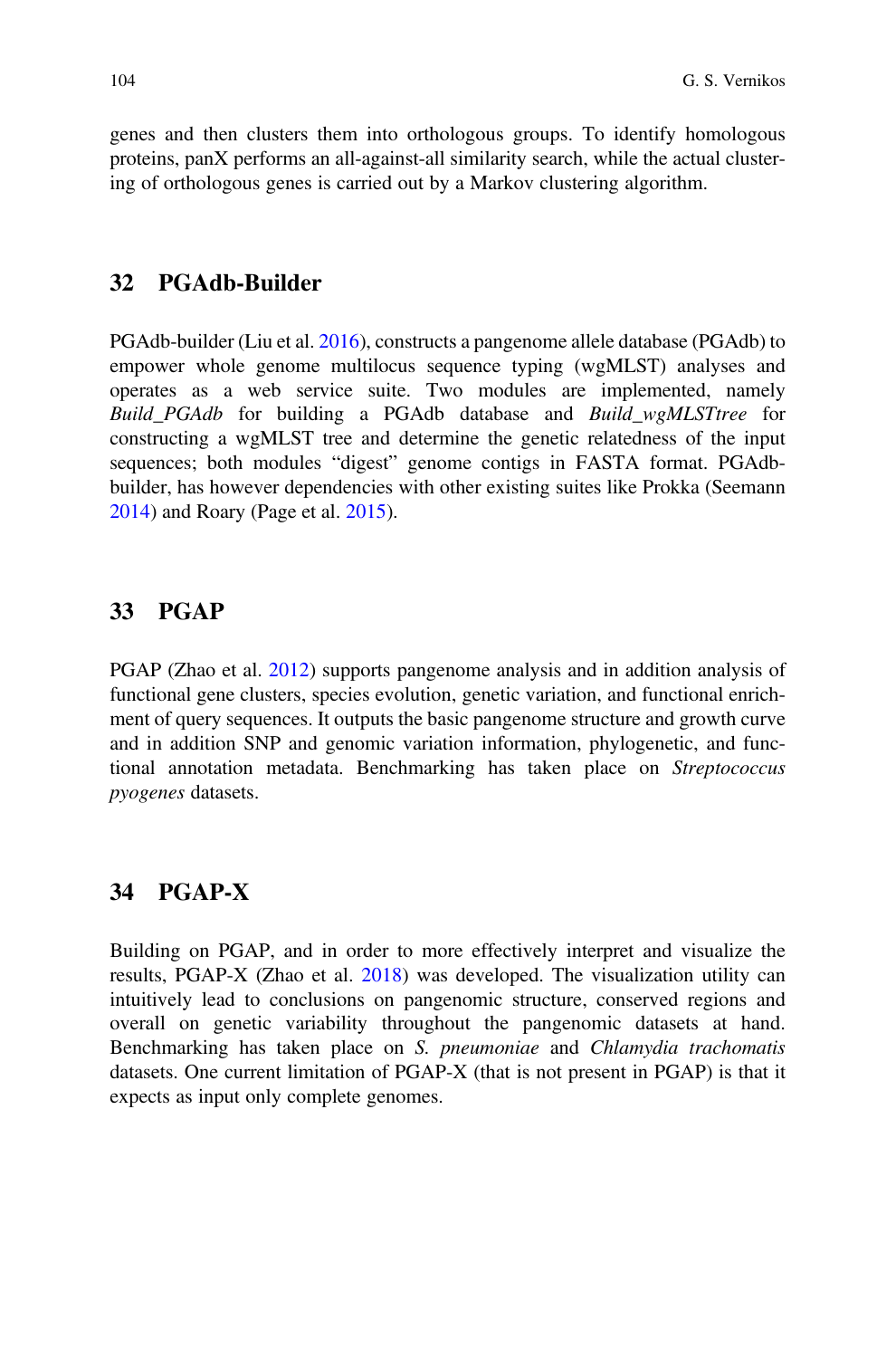### 35 Piggy

Piggy (Thorpe et al. [2018\)](#page-22-20) is a tool for analyzing the intergenic component of bacterial genomes and it is designed to be used in conjunction with Roary (Page et al. [2015](#page-22-15)). The latter works by analyzing protein-coding sequences thus excluding nonprotein-coding intergenic regions (IGRs) which typically account for approximately 15% of the genome. Piggy matches Roary except that it is based only on IGRs. Benchmarking took place on Staphylococcus aureus and Escherichia coli using large genome datasets. In terms of input and output, Piggy uses the same format as in Roary and has similar running time requirements. Piggy provides a means to rapidly identify IGR switches, with many evolutionary applications including analysis of the role of horizontal transfer in shaping the bacterial regulome.

#### 36 pyseer

pyseer (Lees et al. [2018](#page-21-15)), is geared toward genome-wide association studies in the "world" of microbes with the task at hand to identify potential genetic variation linked with certain phenotypic aspects. Pyseer is actually a python implementation of a previous initiative written in C++, namely SEER (Lees et al. [2016\)](#page-21-16). The foundation of pyseer is the use of K-mers (words) of variable length (input) coming from draft assemblies, while using a generalized linear model for each word their link with a potential phenotype is evaluated. In addition, multidimensional scaling of a pairwise distance matrix is implemented in order to control for population structure (embedded in the regression analysis).

#### 37 Roary

Roary (Page et al. [2015\)](#page-22-15) enables the construction of large pangenomes even on a typical desktop machine, yielding fairly accurate output. For example, it can digest up to 1000 strains (13 GB of RAM) building the pangenome in ~4 h. Roary achieves high accuracy which is attributable to utilization of the context of conserved gene neighborhood information. A suite of command line tools is provided to interrogate the dataset providing union, intersection, and complement.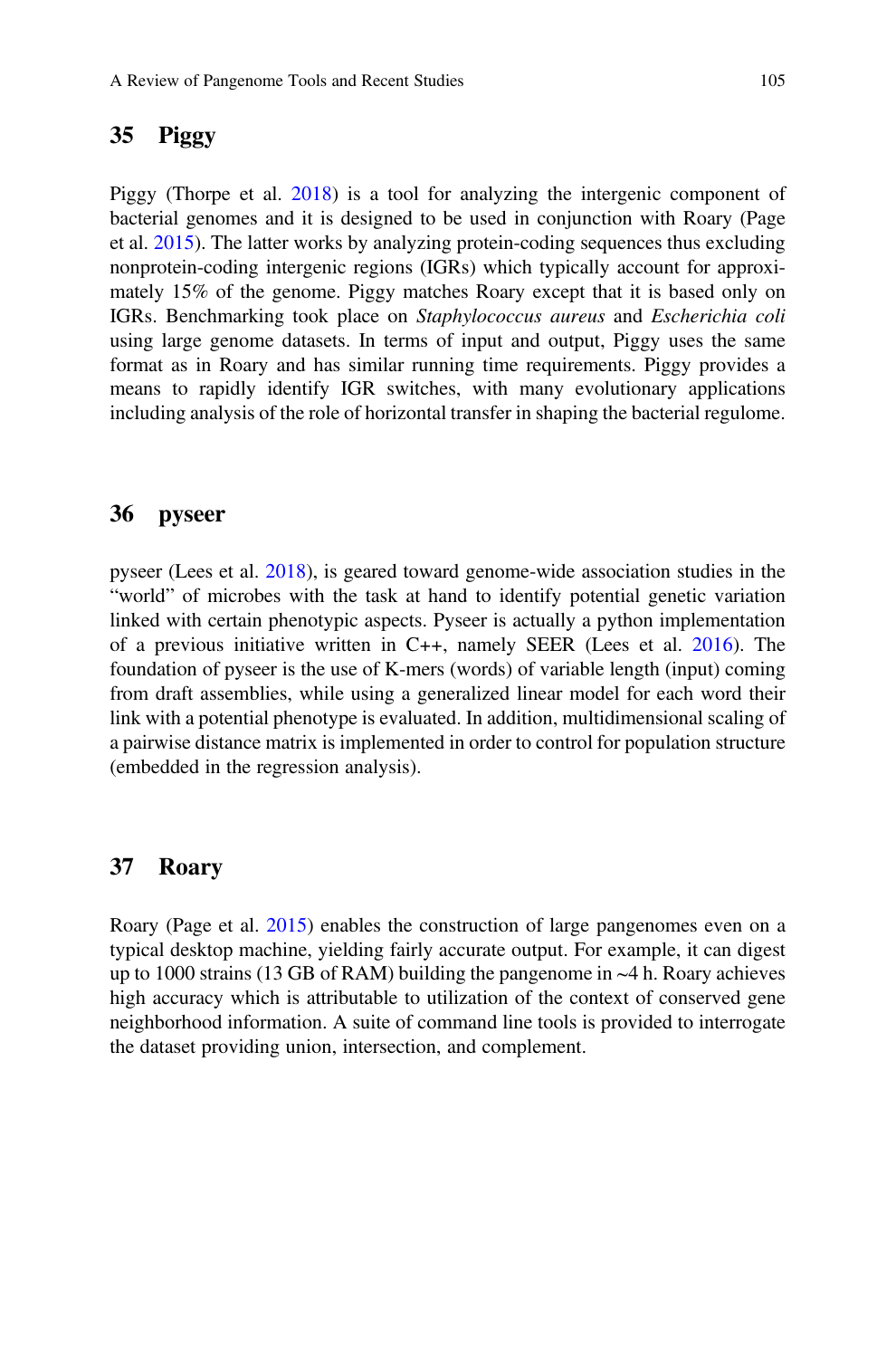### 38 seq-seq-pan

seq-seq-pan (Jandrasits et al. [2018\)](#page-21-17) is a workflow for the sequential alignment of sequences to build a pangenome data structure and a whole-genome alignment. seqseq-pan builds a pangenome data structure allowing editing (addition or removal) of genomes from a set of aligned sequences and subsequent re-alignment of the wholegenome sequences; for whole-genome alignments it relies on progressiveMauve (Darling et al. [2010](#page-20-19)). The alignment is optimized for generating a representative linear presentation of the aligned set of genomes.

### 39 Spine and AGEnt

Spine (Ozer et al. [2014](#page-21-18)) determines the core-genome from a group of genomic sequences and AGEnt (Ozer et al. [2014\)](#page-21-18) identifies the accessory genome in draft genomic sequences. They both use nucmer to align sequences. The pipeline has been tested on genome sequences of Pseudomonas aeruginosa. However, as mentioned by the authors, whole genome alignment of reference genomes and core-genome identification with Spine can be time-consuming.

#### 40 SplitMEM

SplitMEM (Marcus et al. [2014\)](#page-21-19) scales linearly in terms of time and space in relation to the number of genomes of interest. To do this, it traverses suffix trees (for the genomes) and builds compressed de Bruijn graphs of pangenomes. In terms of notation, nodes within the graph represent conserved or strain-specific sequences of the pangenome. Benchmarking has taken place on Bacillus anthracis and E. coli datasets.

### 41 Highlights

Pangenome analysis has today many options when it comes to practical implementation. Depending on the analysis focus, the desired input and output, the dependability on other algorithms, as well as the modeling parametrization, users have many options to choose from. In the current review, we highlight the following five tools: BPGA (Chaudhari et al. [2016](#page-19-7)) for its very fast execution time, the intuitive handling and the user-defined clustering algorithm, Roary (Page et al. [2015\)](#page-22-15) due to its internal processing (clustering of high similarity sequences) that results in linear memory consumption, LS-BSR (Sahl et al. [2014\)](#page-22-13) that similarly to Roary performs pre-clustering reducing substantially the running time, PanOCT (Fouts et al. [2012\)](#page-20-15), which takes into account both homology and positional gene neighborhood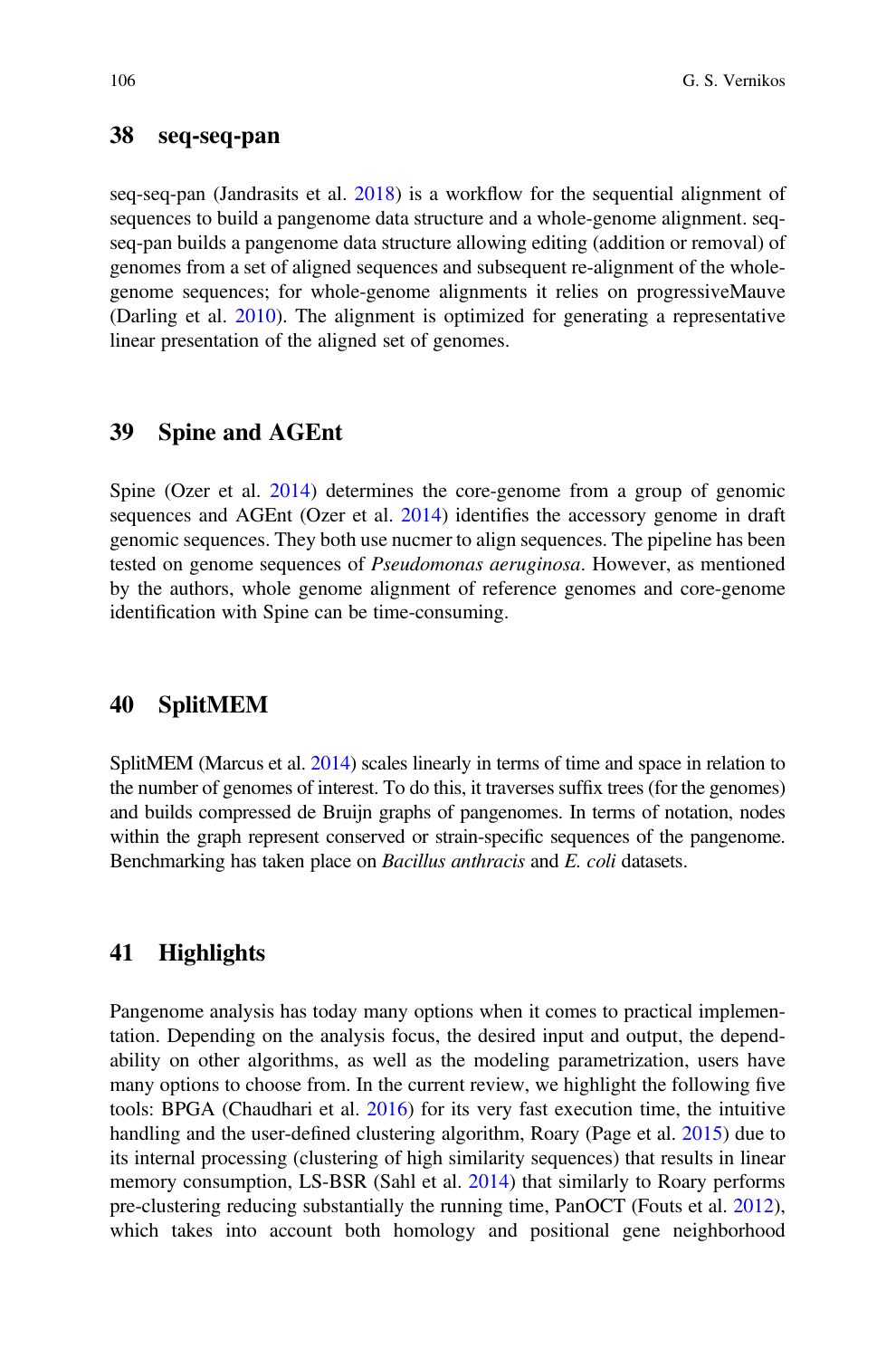information and PGAP (Zhao et al. [2012\)](#page-23-4) that can work also with draft forms of genomic data such as annotated assemblies.

### 42 Food for Thought

The final results and conclusions of a pangenome analysis, among others, massively depend on the following aspects, that need thoughtful consideration prior to embarking any such project: Homology search algorithm, the phylogenetic sample at hand, the pangenome model implemented and the type and quality of sequence entities (e.g., DNA, protein, presence/absence—phyletic profile, and SNPs).

For example, when it comes to homology definition based on sequence similarity there is a wide range of similarity thresholds used in previous attempts:  $i = 50\%$ .  $L = 50\%$  (Tettelin et al. [2005](#page-22-0)),  $i = 70\%$ ,  $L = 70\%$  (Hiller et al. [2007\)](#page-20-1),  $i = 70\%$ ,  $L = 50\%$  (Meric et al. [2014](#page-21-5)),  $i = 30\%$ ,  $L = 80\%$  (Bentley et al. [2007\)](#page-19-15), where i stands for sequence identity and L for sequence length.

The starting level (ORFs, CDSs, genes, proteins, SNPs) and the quality (in silico, manual curation) of annotation as well as inherent bacterial genomic complexity at the sequence level such as low complexity repeats, recombination hot spots, horizontally acquired genomic fragments constitute other important aspects of consideration. Such information variability can massively affect the predicted conserved and unique genes in favor of the former or the latter; this might also determine the structure of pangenome (open or closed).

### 43 Conclusions

Being able algorithmically to digest the largest possible pool of data available is critical in order to approach more reliably the phylogenetic history of bacterial populations. Indeed such comparative genomic analyses started by exploiting  $\sim$ 0.07% of a genome (16s rRNA) (Woese [1987\)](#page-23-9), latter on using up to  $\sim$ 0.2% of the genomic information (MLST) (Maiden et al. [1998](#page-21-20)), and recently up to 100% of the information exploiting the pangenome wealth of data (Medini et al. [2005;](#page-21-0) Tettelin et al. [2005](#page-22-0)).

The recent explosion of sequencing projects replaced the limiting factor of *data* sparsity with the *immense data dimensionality* (Vernikos [2010](#page-23-10)) and we are now in the middle of a transformation moving from top-down (trying to fit the limited data to the model) to bottom-up approaches in an attempt to move from the "infant" stage of single-strain genomics to the post pangenome era of "adulthood." The model assumptions therefore become less and less pivotal as the pace of primary data generation continues to grow exponentially, asking not for modeling superpower but instead interpretation and connecting the dots super skills.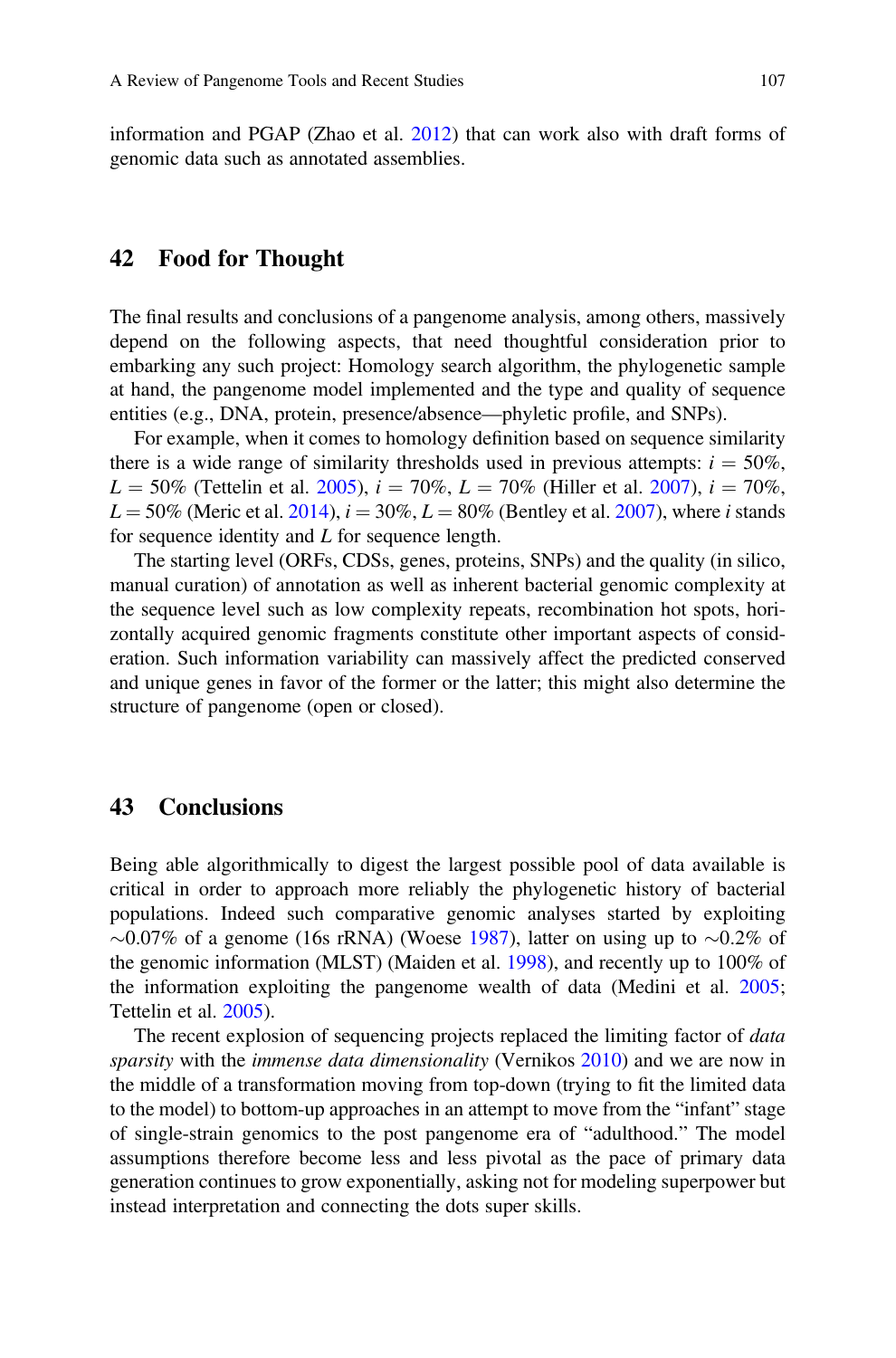## **References**

- <span id="page-19-14"></span>Abudahab K, Prada JM, Yang Z, Bentley SD, Croucher NJ, Corander J, Aanensen DM (2018) PANINI: pangenome neighbour identification for bacterial populations. Microb Genom 5(4). <https://doi.org/10.1099/mgen.0.000220>
- <span id="page-19-3"></span>Ahmed A, Earl J, Retchless A, Hillier SL, Rabe LK, Cherpes TL, Powell E, Janto B, Eutsey R, Hiller NL et al (2012) Comparative genomic analyses of 17 clinical isolates of Gardnerella vaginalis provide evidence of multiple genetically isolated clades consistent with subspeciation into genovars. J Bacteriol 194(15):3922–3937
- <span id="page-19-11"></span>Altschul SF, Madden TL, Schaffer AA, Zhang J, Zhang Z, Miller W, Lipman DJ (1997) Gapped BLAST and PSI-BLAST: a new generation of protein database search programs. Nucleic Acids Res 25(17):3389–3402
- <span id="page-19-13"></span>Angiuoli SV, Dunning Hotopp JC, Salzberg SL, Tettelin H (2011) Improving pan-genome annotation using whole genome multiple alignment. BMC Bioinf 12:272
- <span id="page-19-10"></span>Benedict MN, Henriksen JR, Metcalf WW, Whitaker RJ, Price ND (2014) ITEP: an integrated toolkit for exploration of microbial pan-genomes. BMC Genomics 15:8
- <span id="page-19-15"></span>Bentley SD, Vernikos GS, Snyder LA, Churcher C, Arrowsmith C, Chillingworth T, Cronin A, Davis PH, Holroyd NE, Jagels K, Maddison M, Moule S, Rabbinowitsch E, Sharp S, Unwin L, Whitehead S, Quail MA, Achtman M, Barrell B, Saunders NJ, Parkhill J (2007) Meningococcal genetic variation mechanisms viewed through comparative analysis of serogroup C strain FAM18. PLoS Genet 3(2):e23
- <span id="page-19-4"></span>Bhardwaj T, Somvanshi P (2017) Pan-genome analysis of Clostridium botulinum reveals unique targets for drug development. Gene 623:48–62. <https://doi.org/10.1016/j.gene.2017.04.019>
- <span id="page-19-8"></span>Blom J, Albaum SP, Doppmeier D, Puhler A, Vorholter FJ, Zakrzewski M, Goesmann A (2009) EDGAR: a software framework for the comparative analysis of prokaryotic genomes. BMC Bioinf 10:154
- <span id="page-19-9"></span>Blom J, Kreis J, Spanig S, Juhre T, Bertelli C, Ernst C, Goesmann A (2016) EDGAR 2.0: an enhanced software platform for comparative gene content analyses. Nucleic Acids Res 44(W1): W22–W28
- <span id="page-19-1"></span>Boissy R, Ahmed A, Janto B, Earl J, Hall BG, Hogg JS, Pusch GD, Hiller LN, Powell E, Hayes J et al (2011) Comparative supragenomic analyses among the pathogens Staphylococcus aureus, Streptococcus pneumoniae, and Haemophilus influenzae using a modification of the finite supragenome model. BMC Genomics 12:187
- <span id="page-19-5"></span>Bottacini F, Medini D, Pavesi A, Turroni F, Foroni E, Riley D, Giubellini V, Tettelin H, van Sinderen D, Ventura M (2010) Comparative genomics of the genus Bifidobacterium. Microbiology 156(Pt 11):3243–3254
- <span id="page-19-2"></span>Broadbent JR, Neeno-Eckwall EC, Stahl B, Tandee K, Cai H, Morovic W, Horvath P, Heidenreich J, Perna NT, Barrangou R et al (2012) Analysis of the Lactobacillus casei supragenome and its influence in species evolution and lifestyle adaptation. BMC Genomics 13:533
- <span id="page-19-6"></span>Brüggemann H, Jensen A, Nazipi S, Aslan H, Meyer RL, Poehlein A, Brzuszkiewicz E, Al-Zeer MA, Brinkmann V, Söderquist B (2018) Pan-genome analysis of the genus Finegoldia identifies two distinct clades, strain-specific heterogeneity, and putative virulence factors. Sci Rep 8 (1):266. <https://doi.org/10.1038/s41598-017-18661-8>
- <span id="page-19-0"></span>Budroni S, Siena E, Dunning Hotopp JC, Seib KL, Serruto D, Nofroni C, Comanducci M, Riley DR, Daugherty SC, Angiuoli SV et al (2011) Neisseria meningitidis is structured in clades associated with restriction modification systems that modulate homologous recombination. Proc Natl Acad Sci U S A 108(11):4494–4499
- <span id="page-19-7"></span>Chaudhari NM, Gupta VK, Dutta C (2016) BPGA- an ultra-fast pan-genome analysis pipeline. Sci Rep 6:24373
- <span id="page-19-12"></span>Chaudhari NM, Gautam A, Gupta VK, Kaur G, Dutta C, Paul S (2018) PanGFR-HM: a dynamic web resource for pan-genomic and functional profiling of human microbiome with comparative features. Front Microbiol 9:2322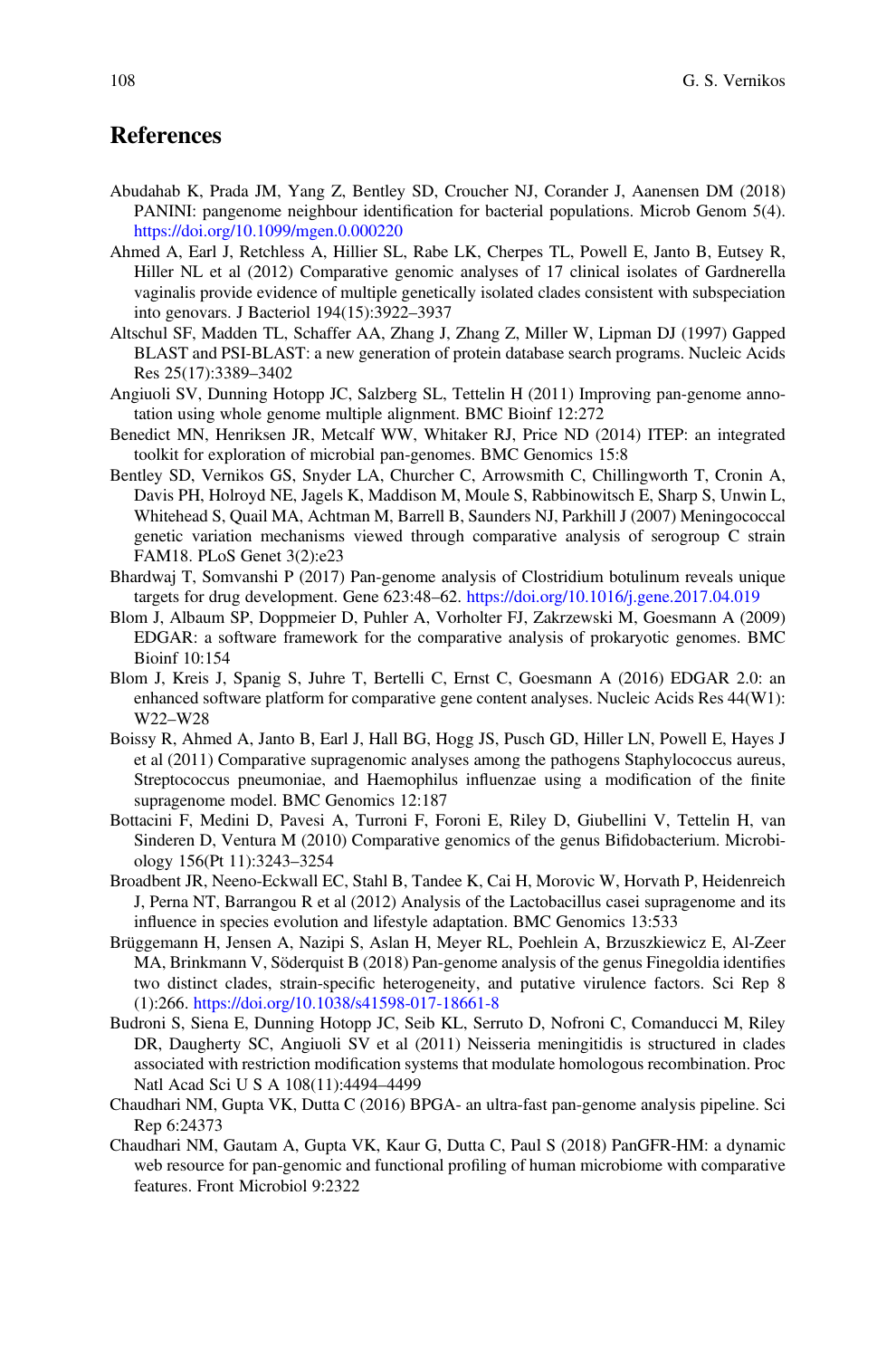- <span id="page-20-11"></span>Cheng G, Quan L, Zhou Z, Ma L, Zhang G, Wu Y, Chen C (2017) BGDMdocker: an workflow base on Docker for analysis and visualization pan-genome and biosynthetic gene clusters of bacterial. bioRxiv:098392
- <span id="page-20-16"></span>Clarke TH, Brinkac LM, Inman JM, Sutton G, Fouts DE (2018) PanACEA: a bioinformatics tool for the exploration and visualization of bacterial pan-chromosomes. BMC Bioinf 19(1):246
- <span id="page-20-10"></span>Collingro A, Tischler P, Weinmaier T, Penz T, Heinz E, Brunham RC, Read TD, Bavoil PM, Sachse K, Kahane S et al (2011) Unity in variety — the pan-genome of the Chlamydiae. Mol Biol Evol 28(12):3253–3270
- <span id="page-20-9"></span>Collins RE, Higgs PG (2012) Testing the infinitely many genes model for the evolution of the bacterial core genome and pangenome. Mol Biol Evol 29(11):3413–3425
- <span id="page-20-14"></span>Contreras-Moreira B, Vinuesa P (2013) GET\_HOMOLOGUES, a versatile software package for scalable and robust microbial pangenome analysis. Appl Environ Microbiol 79(24):7696–7701
- <span id="page-20-19"></span>Darling AE, Mau B, Perna NT (2010) progressiveMauve: multiple genome alignment with gene gain, loss and rearrangement. PLoS One 5(6):e11147
- <span id="page-20-5"></span>Davie JJ, Earl J, de Vries SP, Ahmed A, Hu FZ, Bootsma HJ, Stol K, Hermans PW, Wadowsky RM, Ehrlich GD et al (2011) Comparative analysis and supragenome modeling of twelve Moraxella catarrhalis clinical isolates. BMC Genomics 12:70
- <span id="page-20-7"></span>den Bakker HC, Cummings CA, Ferreira V, Vatta P, Orsi RH, Degoricija L, Barker M, Petrauskene O, Furtado MR, Wiedmann M (2010) Comparative genomics of the bacterial genus Listeria: genome evolution is characterized by limited gene acquisition and limited gene loss. BMC Genomics 11:688
- <span id="page-20-12"></span>Ding W, Baumdicker F, Neher RA (2018) panX: pan-genome analysis and exploration. Nucleic Acids Res 46(1):e5
- <span id="page-20-4"></span>Donati C, Hiller NL, Tettelin H, Muzzi A, Croucher NJ, Angiuoli SV, Oggioni M, Dunning Hotopp JC, Hu FZ, Riley DR et al (2010) Structure and dynamics of the pan-genome of Streptococcus pneumoniae and closely related species. Genome Biol 11(10):R107
- <span id="page-20-2"></span>Eppinger M, Worsham PL, Nikolich MP, Riley DR, Sebastian Y, Mou S, Achtman M, Lindler LE, Ravel J (2010) Genome sequence of the deep-rooted Yersinia pestis strain Angola reveals new insights into the evolution and pangenome of the plague bacterium. J Bacteriol 192(6):1685– 1699
- <span id="page-20-6"></span>Eppinger M, Bunk B, Johns MA, Edirisinghe JN, Kutumbaka KK, Koenig SS, Creasy HH, Rosovitz MJ, Riley DR, Daugherty S et al (2011) Genome sequences of the biotechnologically important Bacillus megaterium strains QM B1551 and DSM319. J Bacteriol 193(16):4199– 4213
- <span id="page-20-17"></span>Ernst C, Rahmann S (2013) PanCake: a data structure for pangenomes. German Conference on Bioinformatics, Schloss Dagstuhl--Leibniz-Zentrum fuer Informatik
- <span id="page-20-0"></span>Fleischmann RD, Adams MD, White O, Clayton RA, Kirkness EF, Kerlavage AR, Bult CJ, Tomb JF, Dougherty BA, Merrick JM et al (1995) Whole-genome random sequencing and assembly of Haemophilus influenzae Rd. Science 269(5223):496–512
- <span id="page-20-15"></span>Fouts DE, Brinkac L, Beck E, Inman J, Sutton G (2012) PanOCT: automated clustering of orthologs using conserved gene neighborhood for pan-genomic analysis of bacterial strains and closely related species. Nucleic Acids Res 40(22):e172
- <span id="page-20-18"></span>Hennig A, Bernhardt J, Nieselt K (2015) Pan-Tetris: an interactive visualisation for pan-genomes. BMC Bioinf 16(Suppl 11):S3
- <span id="page-20-1"></span>Hiller NL, Janto B, Hogg JS, Boissy R, Yu S, Powell E, Keefe R, Ehrlich NE, Shen K, Hayes J et al (2007) Comparative genomic analyses of seventeen Streptococcus pneumoniae strains: insights into the pneumococcal supragenome. J Bacteriol 189(22):8186–8195
- <span id="page-20-3"></span>Hogg JS, Hu FZ, Janto B, Boissy R, Hayes J, Keefe R, Post JC, Ehrlich GD (2007) Characterization and modeling of the Haemophilus influenzae core and supragenomes based on the complete genomic sequences of Rd and 12 clinical nontypeable strains. Genome Biol 8(6):R103
- <span id="page-20-13"></span>Hu Z, Sun C, Lu KC, Chu X, Zhao Y, Lu J, Shi J, Wei C (2017) EUPAN enables pan-genome studies of a large number of eukaryotic genomes. Bioinformatics 33(15):2408–2409
- <span id="page-20-8"></span>Jacobsen A, Hendriksen RS, Aaresturp FM, Ussery DW, Friis C (2011) The Salmonella enterica pan-genome. Microb Ecol 62(3):487–504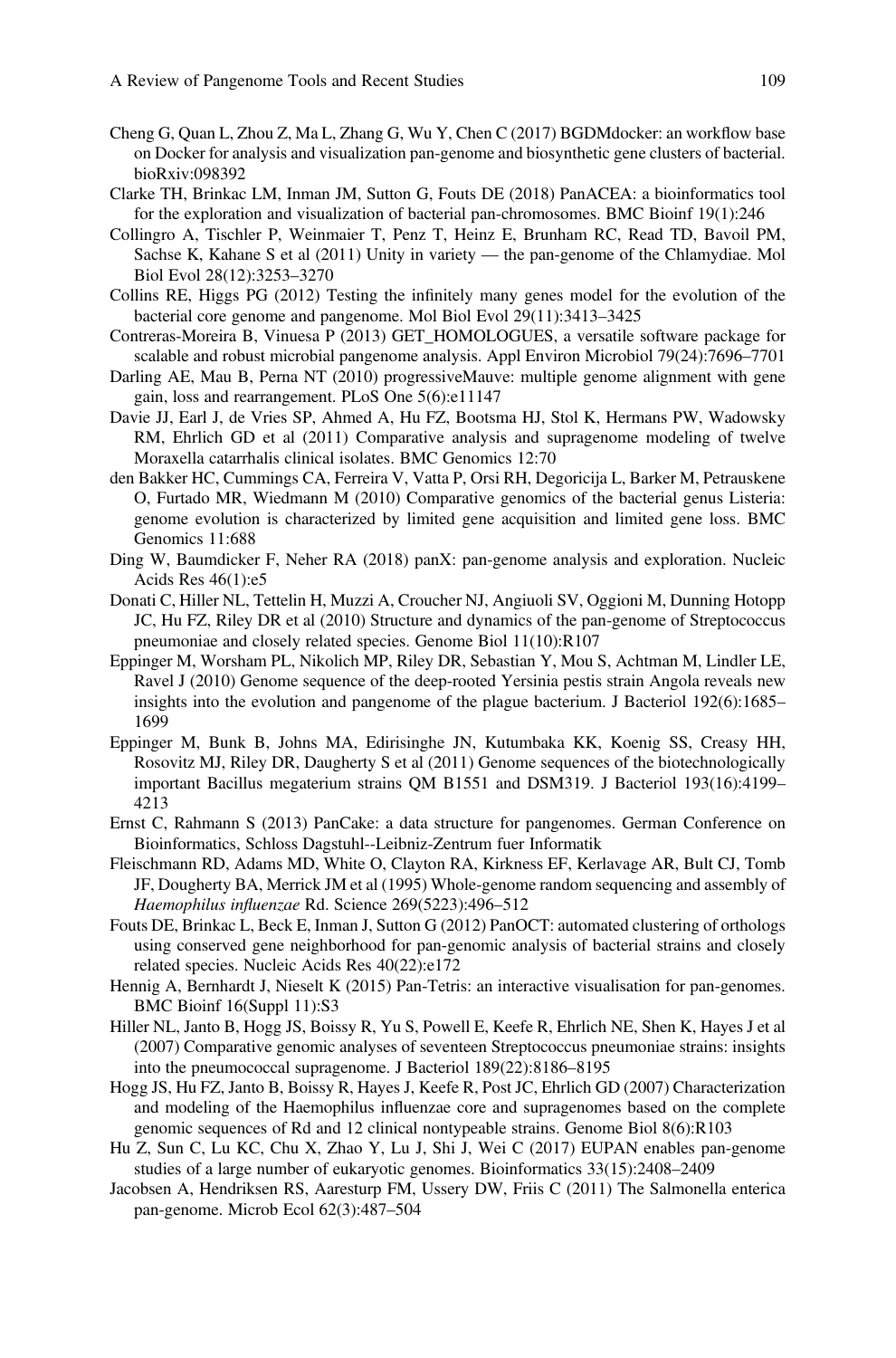- <span id="page-21-17"></span>Jandrasits C, Dabrowski PW, Fuchs S, Renard BY (2018) Seq-seq-pan: building a computational pan-genome data structure on whole genome alignment. BMC Genomics 19(1):47
- <span id="page-21-9"></span>Kent WJ (2002) BLAT--the BLAST-like alignment tool. Genome Res 12(4):656–664
- <span id="page-21-7"></span>Kettler GC, Martiny AC, Huang K, Zucker J, Coleman ML, Rodrigue S, Chen F, Lapidus A, Ferriera S, Johnson J et al (2007) Patterns and implications of gene gain and loss in the evolution of Prochlorococcus. PLoS Genet 3(12):e231
- <span id="page-21-10"></span>Kulsum U, Kapil A, Singh H, Kaur P (2018) NGSPanPipe: a pipeline for pan-genome identification in microbial strains from experimental reads. Adv Exp Med Biol 1052:39–49
- <span id="page-21-13"></span>Laing C, Buchanan C, Taboada EN, Zhang Y, Kropinski A, Villegas A, Thomas JE, Gannon VP (2010) Pan-genome sequence analysis using Panseq: an online tool for the rapid analysis of core and accessory genomic regions. BMC Bioinf 11:461
- <span id="page-21-6"></span>Lapidus A, Goltsman E, Auger S, Galleron N, Segurens B, Dossat C, Land ML, Broussolle V, Brillard J, Guinebretiere MH et al (2008) Extending the Bacillus cereus group genomics to putative food-borne pathogens of different toxicity. Chem Biol Interact 171(2):236–249
- <span id="page-21-1"></span>Lapierre P, Gogarten JP (2009) Estimating the size of the bacterial pan-genome. Trends Genet 25 (3):107–110
- <span id="page-21-16"></span>Lees JA, Vehkala M, Valimaki N, Harris SR, Chewapreecha C, Croucher NJ, Marttinen P, Davies MR, Steer AC, Tong SY, Honkela A, Parkhill J, Bentley SD, Corander J (2016) Sequence element enrichment analysis to determine the genetic basis of bacterial phenotypes. Nat Commun 7:12797
- <span id="page-21-15"></span>Lees JA, Galardini M, Bentley SD, Weiser JN, Corander J (2018) Pyseer: a comprehensive tool for microbial pangenome-wide association studies. Bioinformatics 34(24):4310–4312
- <span id="page-21-4"></span>Lefebure T, Stanhope MJ (2007) Evolution of the core and pan-genome of Streptococcus: positive selection, recombination, and genome composition. Genome Biol 8(5):R71
- <span id="page-21-12"></span>Li L, Stoeckert CJ Jr, Roos DS (2003) OrthoMCL: identification of ortholog groups for eukaryotic genomes. Genome Res 13(9):2178–2189
- <span id="page-21-14"></span>Liu YY, Chiou CS, Chen CC (2016) PGAdb-builder: a web service tool for creating pan-genome allele database for molecular fine typing. Sci Rep 6:36213
- <span id="page-21-11"></span>Lukjancenko O, Thomsen M, Voldby Larsen M, Ussery D (2013) PanFunPro: PAN-genome analysis based on FUNctional PROfiles [version 1; referees: 3 approved with reservations]. F1000Res 2:265
- <span id="page-21-20"></span>Maiden MC, Bygraves JA, Feil E, Morelli G, Russell JE, Urwin R, Zhang Q, Zhou J, Zurth K, Caugant DA, Feavers IM, Achtman M, Spratt BG (1998) Multilocus sequence typing: a portable approach to the identification of clones within populations of pathogenic microorganisms. Proc Natl Acad Sci U S A 95(6):3140–3145
- <span id="page-21-19"></span>Marcus S, Lee H, Schatz MC (2014) SplitMEM: a graphical algorithm for pan-genome analysis with suffix skips. Bioinformatics 30(24):3476–3483
- <span id="page-21-0"></span>Medini D, Donati C, Tettelin H, Masignani V, Rappuoli R (2005) The microbial pan-genome. Curr Opin Genet Dev 15(6):589–594
- <span id="page-21-5"></span>Meric G, Yahara K, Mageiros L, Pascoe B, Maiden MC, Jolley KA, Sheppard SK (2014) A reference pan-genome approach to comparative bacterial genomics: identification of novel epidemiological markers in pathogenic campylobacter. PLoS One 9(3):e92798
- <span id="page-21-3"></span>Mongodin EF, Casjens SR, Bruno JF, Xu Y, Drabek EF, Riley DR, Cantarel BL, Pagan PE, Hernandez YA, Vargas LC et al (2013) Inter- and intra-specific pan-genomes of Borrelia burgdorferi sensu lato: genome stability and adaptive radiation. BMC Genomics 14:693
- <span id="page-21-2"></span>Mukherjee S, Stamatis D, Bertsch J, Ovchinnikova G, Verezemska O, Isbandi M, Thomas AD, Ali R, Sharma K, Kyrpides NC, Reddy TB (2017) Genomes OnLine Database (GOLD) v.6: data updates and feature enhancements. Nucleic Acids Res 45(D1):D446–D456
- <span id="page-21-8"></span>Ozer EA (2018) ClustAGE: a tool for clustering and distribution analysis of bacterial accessory genomic elements. BMC Bioinf 19(1):150
- <span id="page-21-18"></span>Ozer EA, Allen JP, Hauser AR (2014) Characterization of the core and accessory genomes of Pseudomonas aeruginosa using bioinformatic tools Spine and AGEnt. BMC Genomics 15:737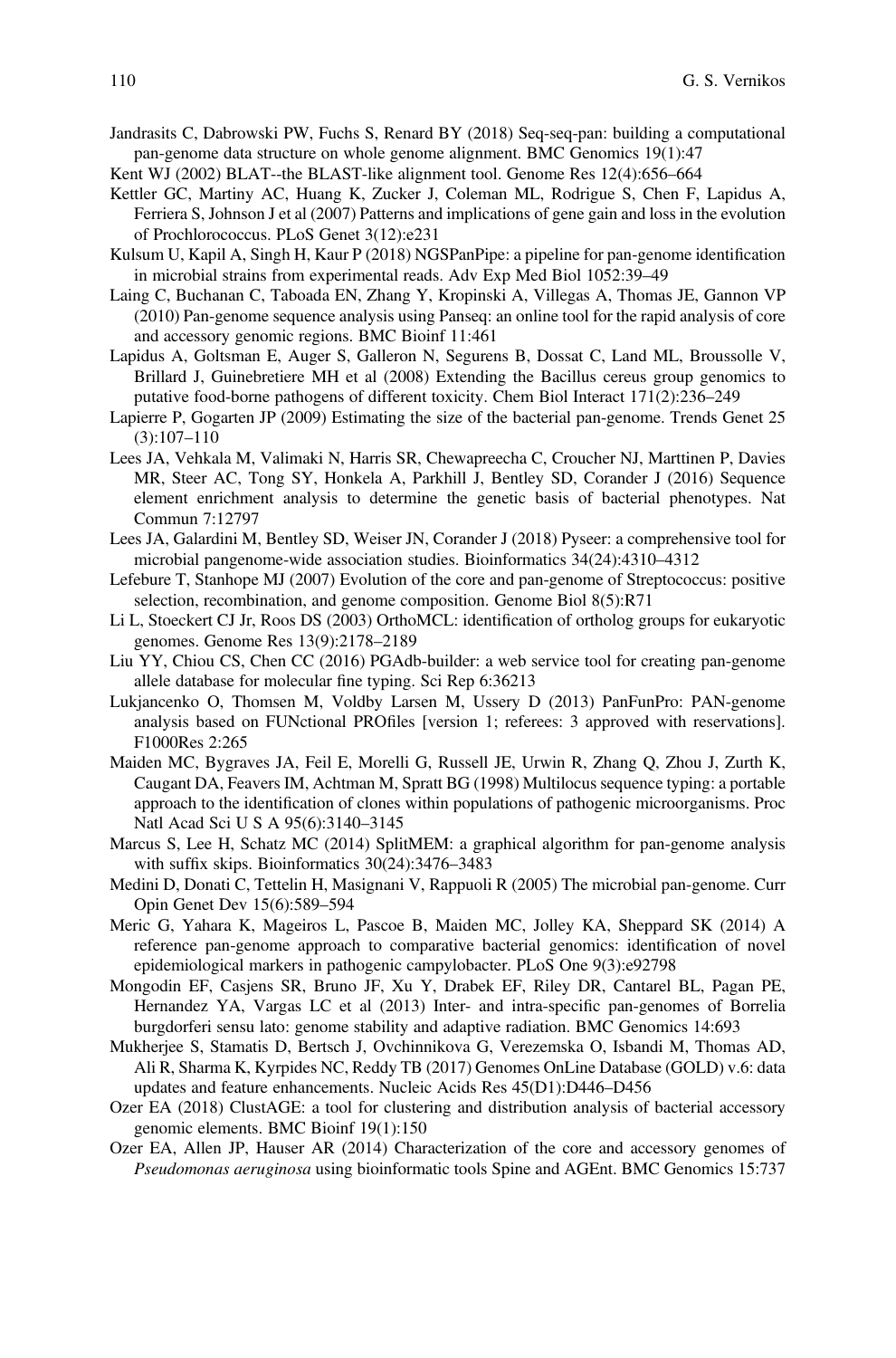- <span id="page-22-15"></span>Page AJ, Cummins CA, Hunt M, Wong VK, Reuter S, Holden MT, Fookes M, Falush D, Keane JA, Parkhill J (2015) Roary: rapid large-scale prokaryote pan genome analysis. Bioinformatics 31 (22):3691–3693
- <span id="page-22-19"></span>Pantoja Y, Pinheiro K, Veras A, Araujo F, Lopes de Sousa A, Guimaraes LC, Silva A, Ramos RTJ (2017) PanWeb: a web interface for pan-genomic analysis. PLoS One 12(5):e0178154
- <span id="page-22-18"></span>Pedersen TL, Nookaew I, Wayne Ussery D, Mansson M (2017) PanViz: interactive visualization of the structure of functionally annotated pangenomes. Bioinformatics 33(7):1081–1082
- <span id="page-22-5"></span>Rasko DA, Rosovitz MJ, Myers GS, Mongodin EF, Fricke WF, Gajer P, Crabtree J, Sebaihia M, Thomson NR, Chaudhuri R et al (2008) The pangenome structure of Escherichia coli: comparative genomic analysis of E. coli commensal and pathogenic isolates. J Bacteriol 190(20):6881– 6893
- <span id="page-22-9"></span>Riley DR, Angiuoli SV, Crabtree J, Dunning Hotopp JC, Tettelin H (2012) Using Sybil for interactive comparative genomics of microbes on the web. Bioinformatics 28(2):160–166
- <span id="page-22-1"></span>Rodriguez-Valera F, Ussery DW (2012) Is the pan-genome also a pan-selectome? F1000Res 1:16
- <span id="page-22-13"></span>Sahl JW, Caporaso JG, Rasko DA, Keim P (2014) The large-scale blast score ratio (LS-BSR) pipeline: a method to rapidly compare genetic content between bacterial genomes. PeerJ 2:e332
- <span id="page-22-16"></span>Santos AR, Barbosa E, Fiaux K, Zurita-Turk M, Chaitankar V, Kamapantula B, Abdelzaher A, Ghosh P, Tiwari S, Barve N, Jain N, Barh D, Silva A, Miyoshi A, Azevedo V (2013) PANNOTATOR: an automated tool for annotation of pan-genomes. Genet Mol Res 12 (3):2982–2989
- <span id="page-22-7"></span>Scaria J, Ponnala L, Janvilisri T, Yan W, Mueller LA, Chang YF (2010) Analysis of ultra low genome conservation in Clostridium difficile. PLoS One 5(12):e15147
- <span id="page-22-4"></span>Schoen C, Blom J, Claus H, Schramm-Gluck A, Brandt P, Muller T, Goesmann A, Joseph B, Konietzny S, Kurzai O et al (2008) Whole-genome comparison of disease and carriage strains provides insights into virulence evolution in Neisseria meningitidis. Proc Natl Acad Sci U S A 105(9):3473–3478
- <span id="page-22-10"></span>Seemann T (2014) Prokka: rapid prokaryotic genome annotation. Bioinformatics 30 (14):2068–2069
- <span id="page-22-17"></span>Sheikhizadeh S, Schranz ME, Akdel M, de Ridder D, Smit S (2016) PanTools: representation, storage and exploration of pan-genomic data. Bioinformatics 32(17):i487–i493
- <span id="page-22-14"></span>Snipen L, Liland KH (2015) Micropan: an R-package for microbial pan-genomics. BMC Bioinf 16:79
- <span id="page-22-8"></span>Smokvina T, Wels M, Polka J, Chervaux C, Brisse S, Boekhorst J, van Hylckama Vlieg JE, Siezen RJ (2013) Lactobacillus paracasei comparative genomics: towards species pan-genome definition and exploitation of diversity. PLoS One 8(7):e68731
- <span id="page-22-3"></span>Tatusov RL, Koonin EV, Lipman DJ (1997) A genomic perspective on protein families. Science 278(5338):631–637
- <span id="page-22-0"></span>Tettelin H, Masignani V, Cieslewicz MJ, Donati C, Medini D, Ward NL, Angiuoli SV, Crabtree J, Jones AL, Durkin AS et al (2005) Genome analysis of multiple pathogenic isolates of Streptococcus agalactiae: implications for the microbial "pan-genome". Proc Natl Acad Sci U S A 102 (39):13950–13955
- <span id="page-22-2"></span>Tettelin H, Riley D, Cattuto C, Medini D (2008) Comparative genomics: the bacterial pan-genome. Curr Opin Microbiol 11(5):472–477
- <span id="page-22-11"></span>Thakur S, Guttman DS (2016) A De-Novo Genome Analysis Pipeline (DeNoGAP) for large-scale comparative prokaryotic genomics studies. BMC Bioinf 17(1):260
- <span id="page-22-20"></span>Thorpe HA, Bayliss SC, Sheppard SK, Feil EJ (2018) Piggy: a rapid, large-scale pan-genome analysis tool for intergenic regions in bacteria. Gigascience 7(4):1–11
- <span id="page-22-12"></span>Treangen TJ, Ondov BD, Koren S, Phillippy AM (2014) The harvest suite for rapid core-genome alignment and visualization of thousands of intraspecific microbial genomes. Genome Biol 15 (11):524
- <span id="page-22-6"></span>van Schaik W, Top J, Riley DR, Boekhorst J, Vrijenhoek JE, Schapendonk CM, Hendrickx AP, Nijman IJ, Bonten MJ, Tettelin H et al (2010) Pyrosequencingbased comparative genome